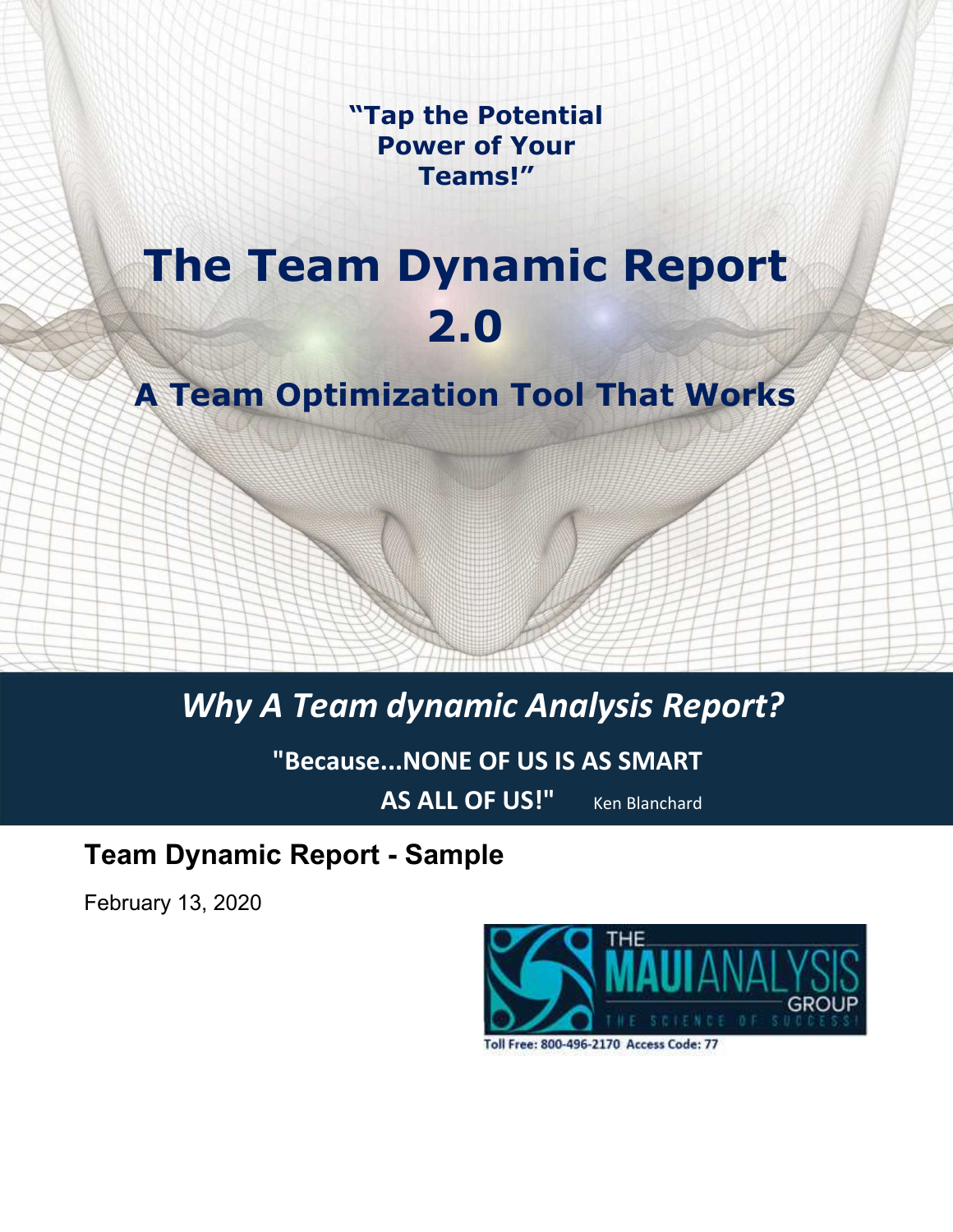# **Introduction to the Team Dynamics Report**

This Team Dynamics Report assists you to better understand and develop how well your team functions, communicates and performs. It provides an overview of the combination of different behavioral styles within the team and has been created from the individual DISC Behavioral Profiles. These profiles measure tendencies of observable behavior and emotion based on the universal DISC communication model of directness or indirectness and guarded or open behavioral displays.

#### **The four behavioral styles measured by the DISC model are:**

#### *D = Dominance*

How people address **Problems** and **Challenges.**

#### *I = Influence*

How people handle situations involving **People** and **Contacts.**

#### *S = Steadiness*

How people demonstrate **Pace** and **Consistency.**

### *C = Conscientiousness*

How people react to **Procedure** and **Constraints.**



Furthermore, within this report are references to both the **Adapted Style** and **Natural Style** patterns:

- **Adapted Style: This is the self-perception of the way people believe they need to behave in their current environment to be successful.** This behavior may change in different environments, situations and roles.
- **Natural Style: This is the self-perception of the "real you" and the instinctive behaviors.** These are behaviors the person is most likely to exhibit when in situations they perceive as being stressful or in situations where they can simply do as they choose without having to consider anyone else. The Natural Style tends to be fairly consistent even in different environments.

The Team Dynamics results contained within this report rely on interpretation; please discuss these results with your consultant for more information or request a report debrief for guidance.

At the end of this report, there is also a resources section that provides information regarding communication and adaptability for the 4 DISC styles for your reference and application.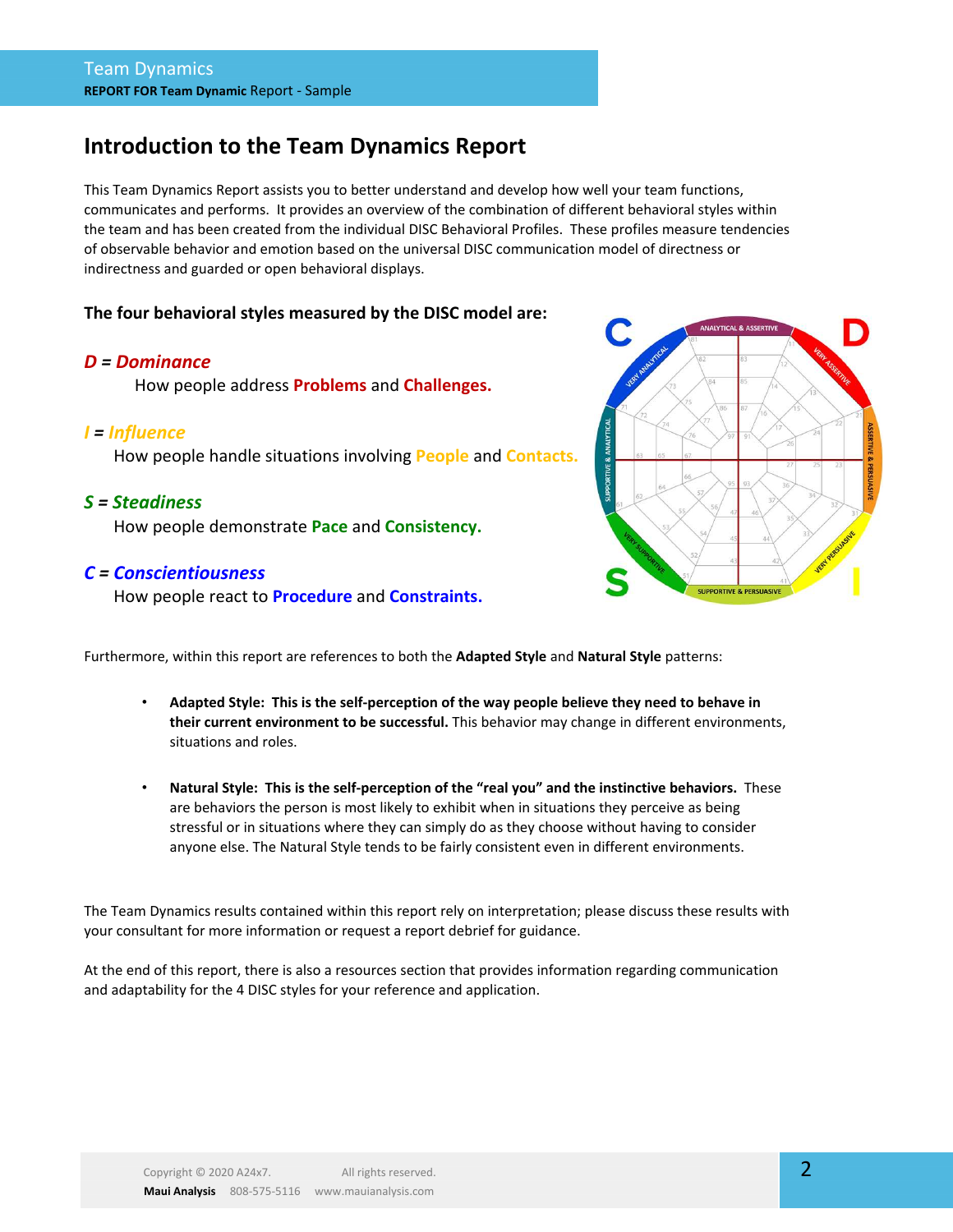# **'NATURAL' Team Dynamics Results**

**Natural Styles within the Four Quadrant DISC Model – Plot of Primary Results** Each of the Four (4) Core DISC styles display two primary factors. Each style is EITHER Direct or Indirect **AND** Guarded or Open.

The graph below shows each person's primary Natural style within the four quadrant DISC model. Next to each person's name is their primary and secondary DISC preferences **– the Natural Style is who you really are and reflects your core behaviors.**



 **Will Display More Relationship and People Focus while pursuing Tasks and Results**

#### **Note the various percentages of your team in each quadrant to:**

- Identify potential collaboration benefits and challenges associated with this team's Natural style breakdown.
- Consider how different people within the team work together (positively and negatively). What about the individual Natural DISC styles may account for the increase in cooperation or greater team hindrance?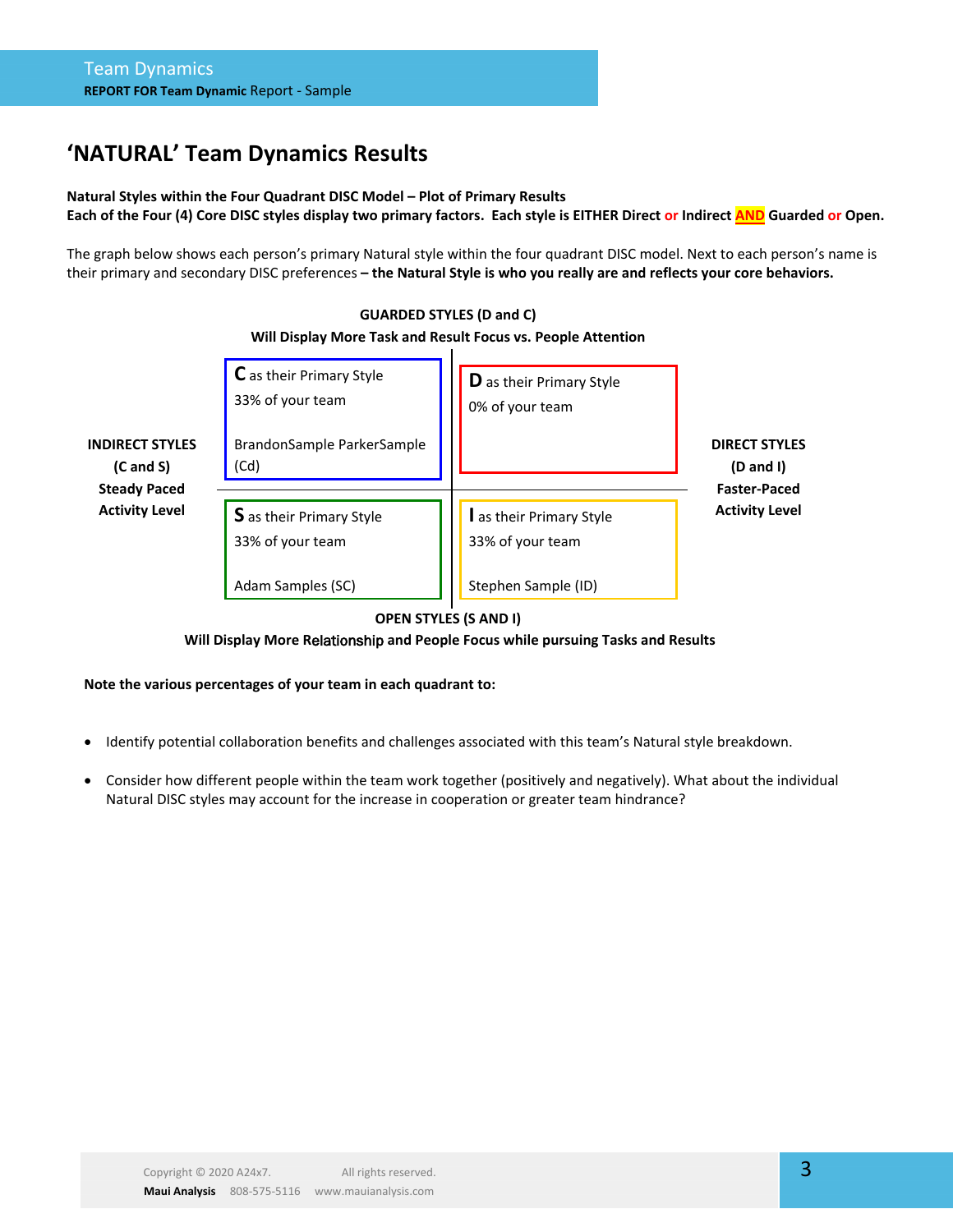# **Adapted Style Reflecting Adjusted Behaviors to fit the Current Role - Team Dynamics Results**

**The graphs below show each person's Primary Adapted style within the four quadrant DISC model.** Next to each person's name is their primary and secondary DISC preferences. The adapted style reflects how the individual believes they NEED to adapt their Natural Communication Style to suit the current environment. It could be the needs and requirements of the current job or it could be an attempt to adapt to the manager's or a significant co-worker's style.



#### **OPEN STYLES (S AND I)**

#### **Will Display More Relationship and People Focus while pursuing Tasks and Results**

#### **Examine how the above differs from the corresponding Natural graph. Consider:**

- Where do you see shifting of styles? Is the shift toward Task or People? Is the Pace more Direct or Indirect?
- Are a few people adapting or many?
- Is there a common theme with any adaptations?
- **What is likely to be driving these adaptations? What role does the boss play in these shifts?**
- What are the likely impacts of these adaptations?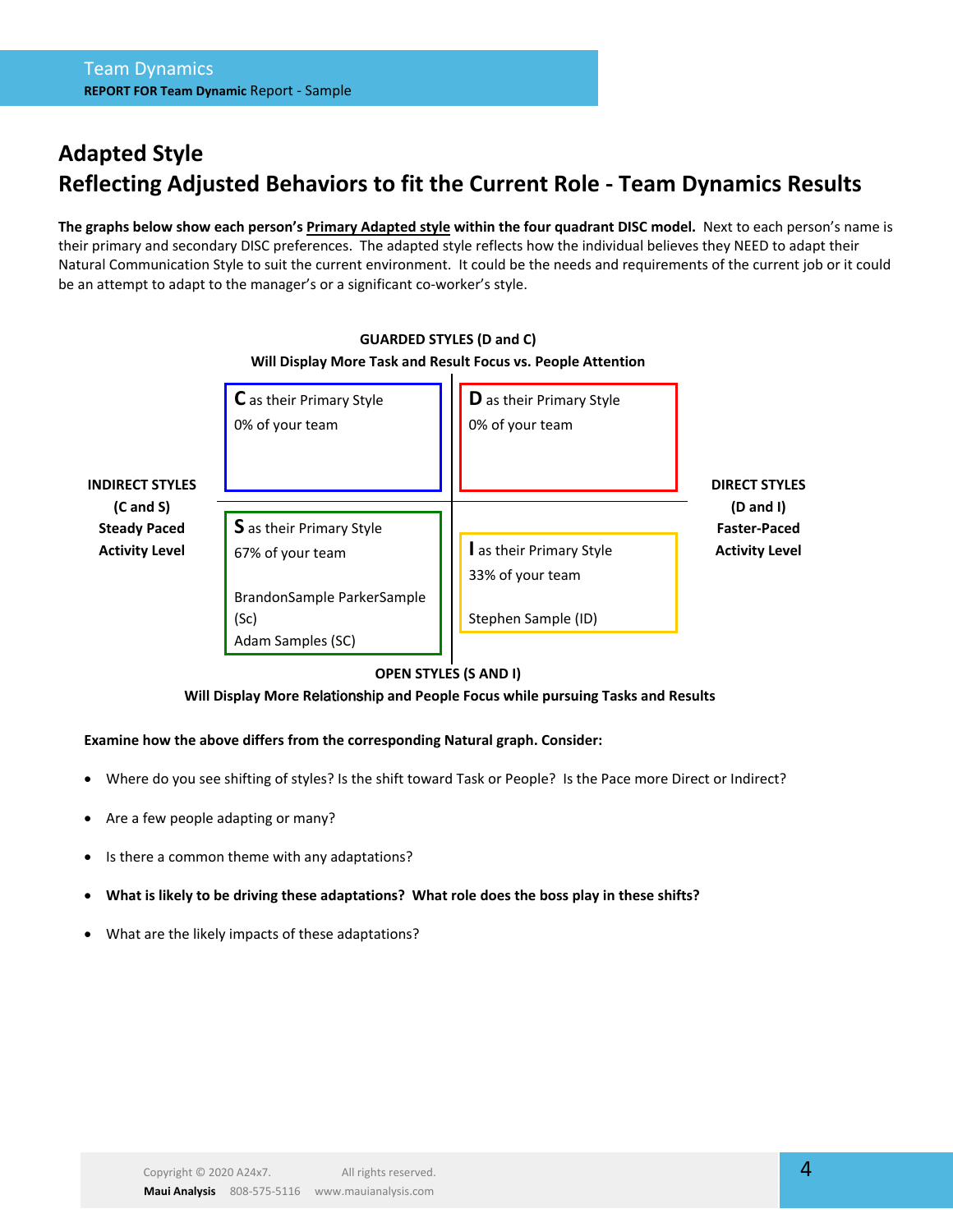#### Team Dynamics **REPORT FOR Team Dynamic** Report - Sample



#### **Compare this Team's Natural Style to the Adapted Style below:**

Each quadrant has an overarching style comprised of either a **Direct or Indirect style** *AND* an **Open or Guarded style**.

 *Direct Style = enthusiastic, competitive and results focus Indirect Style = reserved, cooperative & patient Open Style = a desire to build a bridge and connect with others Guarded Style = a more private, specific, logical and analytical style*

**Is the team adapting to meet group objective(s)? Is adapting both necessary and effective? Is the team adapting toward or away from the Leader? Is there a predominance or under-representation of any particular DISC style? If so, what are the likely consequences?**

**What are some areas to focus on to build more effective collaboration?**

| Init.       | <b>Name</b>                | <b>Adapt Style</b> | <b>Nat Style</b> |
|-------------|----------------------------|--------------------|------------------|
| <b>BrPa</b> | BrandonSample ParkerSample | Sc                 | Cd               |
| StSa        | Stephen Sample             | ID                 | ID               |
| AdSa        | Adam Samples               | SC                 | SC               |

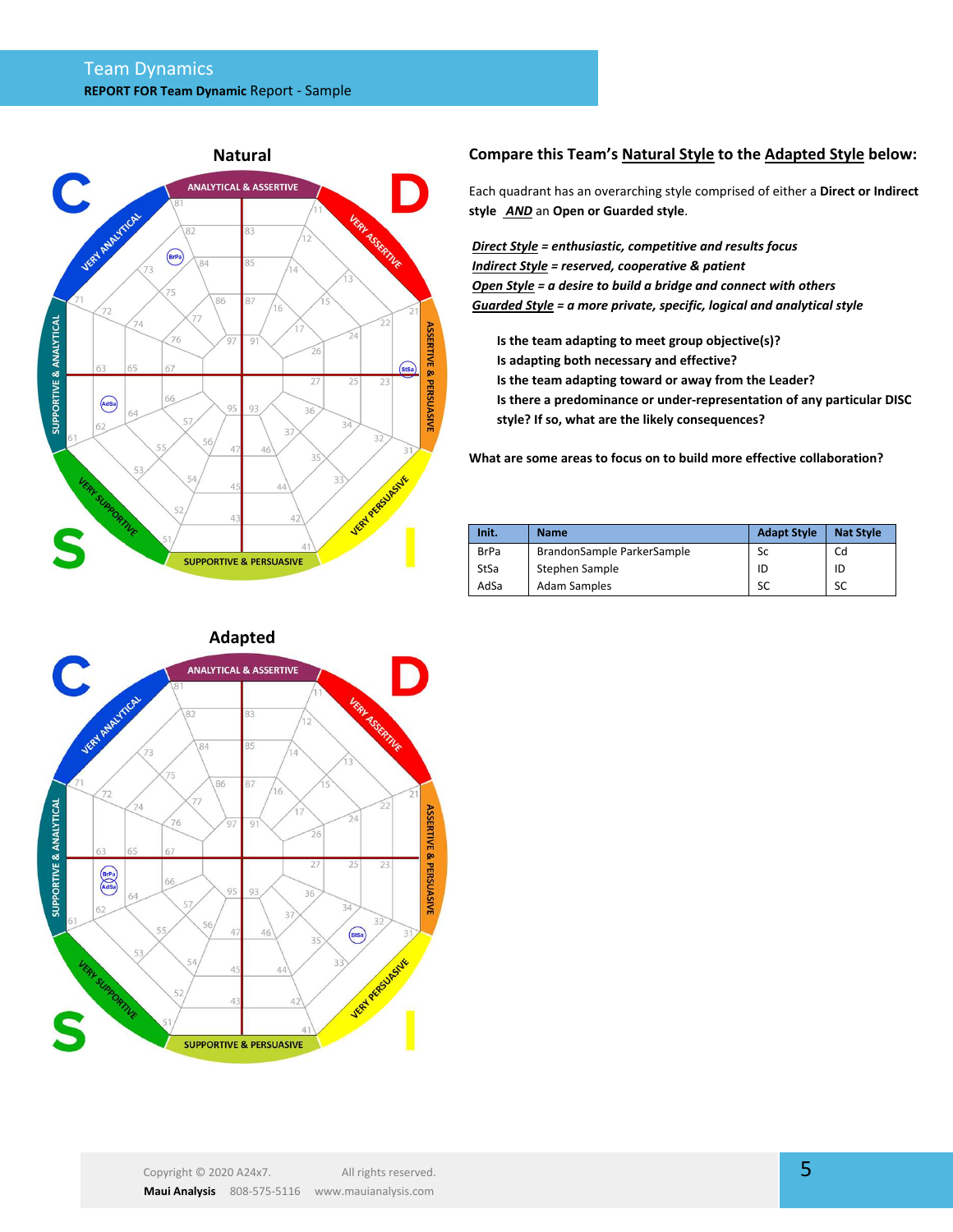# **D – For Those Who Plot in the Very Assertive Section**

**Strengths:**

- Be forward-looking and competitive
- Look for problems to solve
- Be positive and like confrontation
- Like power and authority
- Be motivated by direct answers
- Like challenging assignments
- Have a strong drive for results
- Be positive and like confrontation

#### **Potential Challenges:**

- Overstep authority within the team
- Use fear as a motivator
- Overextend their ego
- Be poor or selective listeners
- Lack tact and diplomacy
- Dislike routine work
- Over delegate and under instruct
- Make decisions without all of the facts

**Natural:** 0, 0% **Adapted:** 0, 0%

#### **Consider Using these tactics, strategies and phrases**

- Advancement
- Take advantage of opportunities
- Be in a high visibility position
- Challenging
- Keep getting results
- Your opinion counts
- Get people to start listening
- No interruptions
- Be involved in all big decisions

# **DI – For Those Who Plot in the Assertive & Persuasive Section**

#### **Strengths:**

- Results obtained through other people
- Change is good promotes to others
- $\bullet$  Intuitive consults their gut
- Challenges make them aggressive and decisive
- Does not initiate alone, convinces others to initiate
- Optimistic about team's expectations and achievements
- Can be very independent

#### **Potential Challenges:**

- Emotions influence decisions
- Little tolerance for intra-team conflict
- Cannot manage own time or others
- Can be contagiously over enthusiastic
- Rarely finishes things they start
- Poor follow up and follow through
- May take advantage of their position within the team
- Deadlines poorly managed
- Will take on too many responsibilities, and tasks; then confuses priorities



#### **Consider Using these tactics, strategies and phrases**

- Let's take advantage of this opportunity
- Our company's success depends on you
- We accept who you are and what you do
- Run the business your own way
- Call your own shots
- You are respected for what you bring to the team
- You produce important work
- We respect you for being your own person
- Change has worked well for you
- People need frequent rewards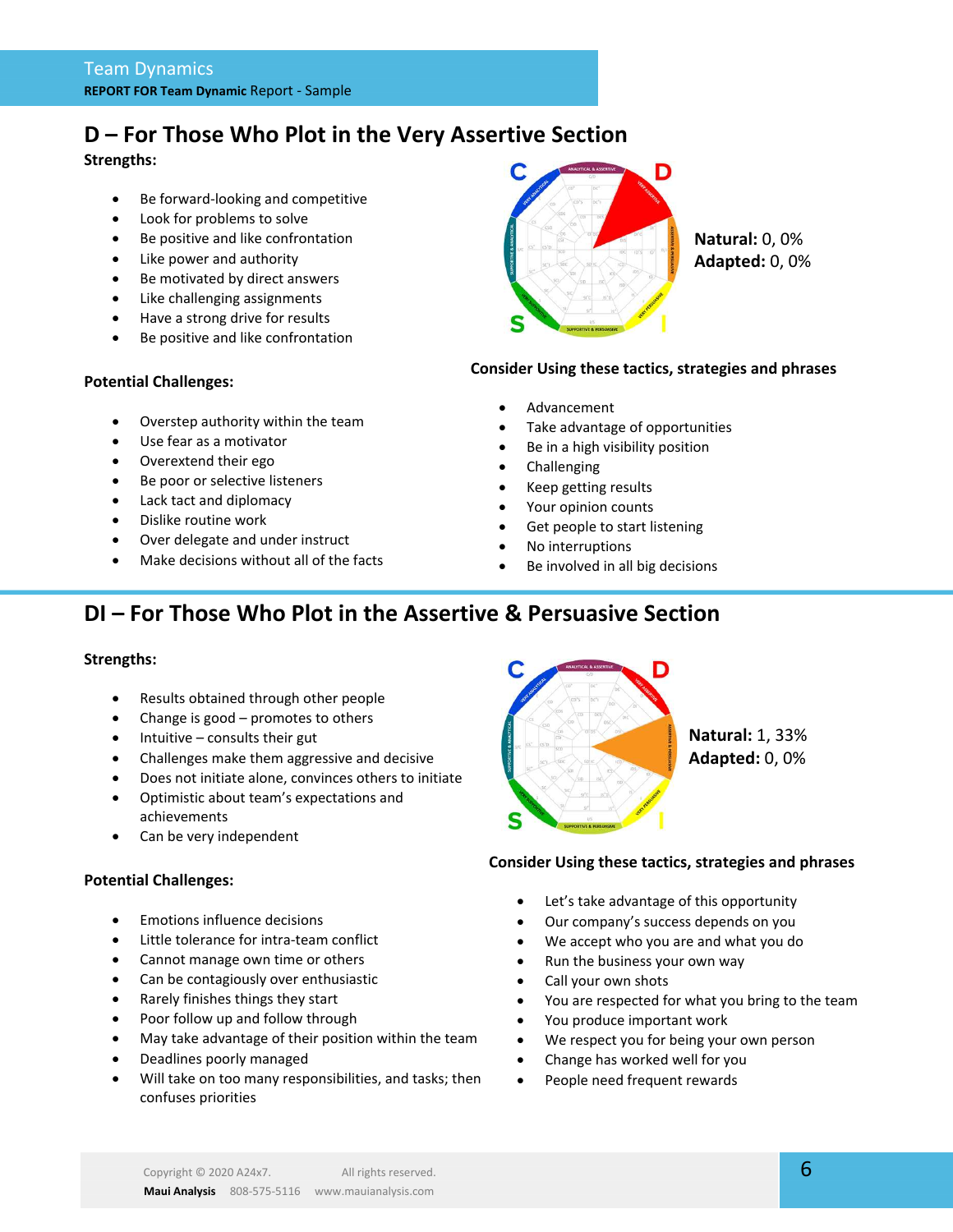# **I – For Those Who Plot in the Very Persuasive Section**

#### **Strengths:**

- Utilize social and verbal skills
- Bring cohesiveness to the team
- Utilize both verbal and social skills to promote the team
- Gets behind new concepts, processes & products
- Diffuse tension with the team
- See the big picture and then good at promoting it

#### **Potential Challenges**

- Disorganized and messy
- Emotional and acts on impulse
- Unrealistically optimistic about the team
- Inefficient
- Overemphasizes fun
- Doesn't gather all the facts before acting
- Listens to selected and favored team members



**Natural:** 0,0% **Adapted:** 1, 33%

#### **Consider Using these tactics, strategies and phrases:**

- New, unique, show others respect
- Recognition
- Creating the right image
- Don't get stuck in the middle
- Adapt it to your purpose
- Get your main point across
- Goals and tasks are reasonable
- We are all committed to a team approach

# **IS – For Those Who Plot in the Supportive & Persuasive Section**

#### **Strengths:**

- Empathetic and understanding to help others
- Loyal to the team, team player
- Creates an environment where people feel significant
- Promoter and implementer of team ideas
- Helps others achieve goals
- Values people as well as things.
- Sensitive to feelings of others
- Is understanding and friendly
- Good listener and communicates well
- Sensitive to feelings

#### **Potential Challenges**

- Will avoid confrontations within the team
- Lacks a sense of urgency
- Does not challenge the status quo
- Sometimes passive, indecisive
- Never draws the line with team players
- Holds grudges
- Withdraws under stress
- May be too kind, compassionate, and easy going



**Natural:** 0, 0% **Adapted:** 0, 0%

#### **Consider Using these tactics, strategies and phrases:**

- Build Relationships
- Gain consensus
- No disruption while integrating
- Solid foundation
- Security of knowing
- Things are on track
- Proven reliability
- No dependence on the "human factor"
- It is better to know than to guessing
- There'll be no radical change
- Quantify and test everything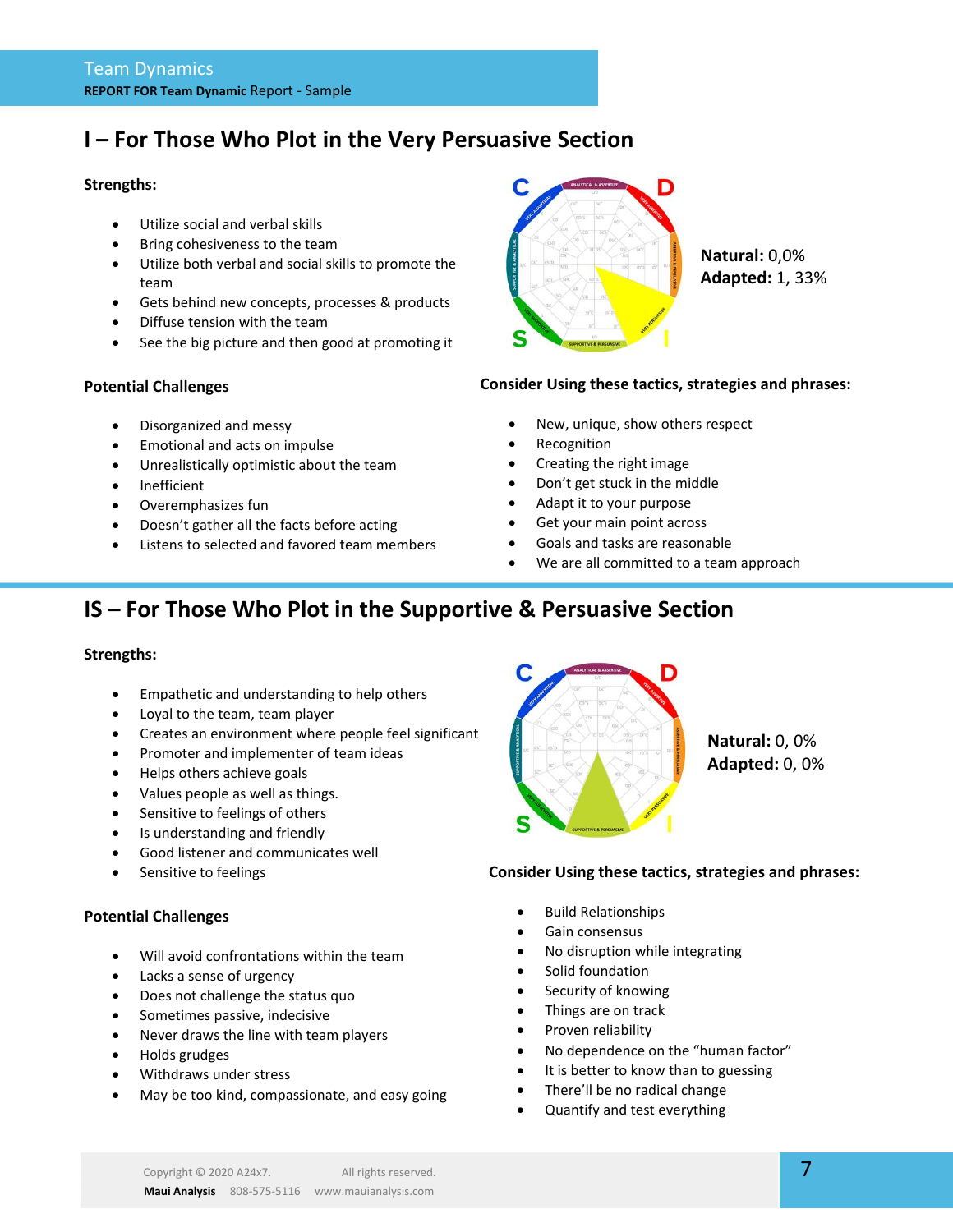# **S – For Those Who Plot in the Very Supportive Section**

#### **Strengths:**

Enjoys the team environment, its members, and is loyal

May do the work themselves, instead of delegating

Withdraws and becomes possessive under stress

May hesitate instead of moving forward

- Excellent listener
- Understanding

**Potential Challenges**

- Patient and comforting
- Focus is on team activities
- Loyal to a team they identify with
- Motivated to follow procedures

Can be passive and indecisive

Wants to maintain status quo

Resists changes

Lacks urgency

Holds grudges



**Natural:** 0, 0% **Adapted:** 0, 0%

#### **Consider Using these tactics, strategies and phrases:**

- Avoid controversy
	- Consistency with the industry standard
	- Keep people off your back
	- Predictability in operations
	- Support widely accepted protocols
	- Keeping with the industry standard
	- You seek to contribute to the team effort
	- Address every team member's concern
	- Be a Great team player

# **SC – For Those Who Plot in the Supportive & Analytical Sections**

#### **Strengths:**

- Works for a leader and a cause
- Accomplishes high standards in work and conduct
- Alert and sensitive to problems, rules, errors and procedures
- Can make the tough decisions without getting emotional
- Focus on need for quality systems
- Self-disciplined
- Can implement and fine-tune plans
- Stays focused on projects through to completion

#### **Potential Challenges:**

- Resists change
- Show lack of confidence in team
- Under stress may become difficult
- May not discuss concerns and feelings
- May even hide true feelings
- May not promote self or the team
- Organizational procedures can be overused



**Natural:** 1, 33% **Adapted:** 2, 67%

#### **Consider Using these tactics, strategies and phrases:**

- Spread the risk
- Know how things are supposed to be done
- Keep everything on a safe course, no hurry
- No more chaos. No conflicts
- No-nonsense down to earth
- Nothing complex about it
- Proven, tested and easy to use
- No hassle relationship
- Fighting seldom resolves anything
- Staying in the mainstream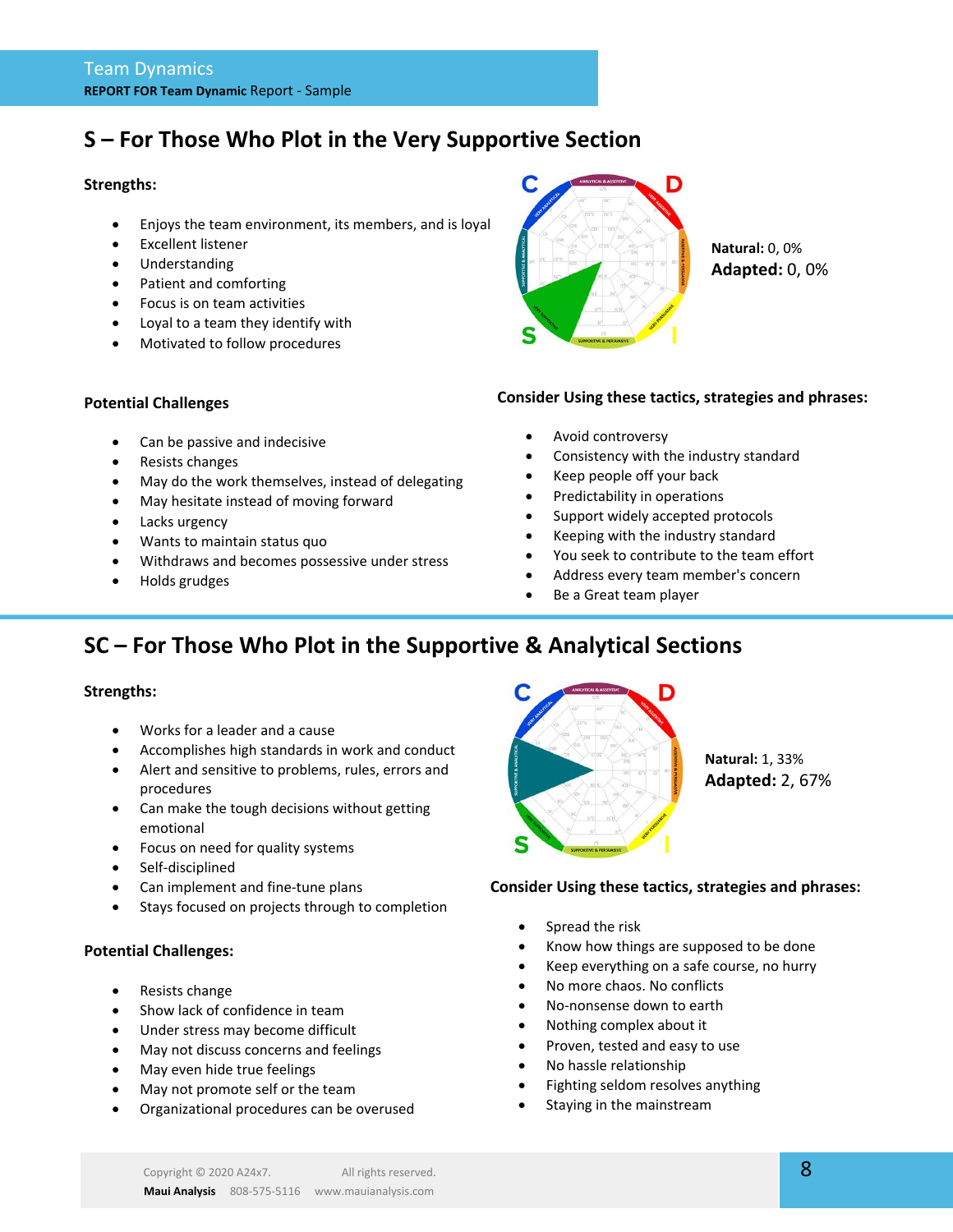# **C – For Those Plotting in the Very Analytical Section**

#### **Strengths:**

- Critical thinker
- Very accurate and precise
- Disciplined
- Demands high standards of self and direct reports
- Right way to proceed is motivating
- Use facts and data for support of opinions
- Problem solving based primarily on facts and data

#### **Potential Challenges**

- Lean hard on team leader
- Do not delegate, hoard the work
- Bound by procedures, never color outside the lines
- Analysis paralysis; sometimes overanalyze
- Avoids controversy by yielding
- Qualifies their own ideas
- Difficulty verbalizing feelings



**Natural:** 1, 33% **Adapted:** 0, 0%

#### **Use these tactics, strategies and phrases:**

- Proven accuracy reliance
- Proven by researchers
- Minimize risk
- Predictable
- Well thought out
- Followed standards throughout
- Avoid human error
- Respect your and others privacy

# **CD – For Others Who Plot in the Analytical & Assertive Section**

#### **Strengths:**

- Bring creative ideas
- Slow start, but fast finish
- Will make the tough decisions with insight, relying on facts
- Will push hard to find correct and acceptable solution
- Will challenge the team to higher performance standards
- Aware of impact of errors on the bottom line
- Structures good use of team's time

#### **Potential Challenges:**

- Takes on too much
- Overuse facts and data
- May be overly blunt and critical
- Insensitive to feelings of others
- Seen as insincere
- Under stress, can be demanding
- Under appreciate contribution of other team members
- Inconsistent decisions



**Natural:** 0, 0% **Adapted:** 0, 0%

#### **Use these tactics, strategies and phrases:**

- Both finances and operations have been considered
- You will have control over the project
- You will have control over outcomes
- Keep control over what matters to you
- Use your assets to their fullest potential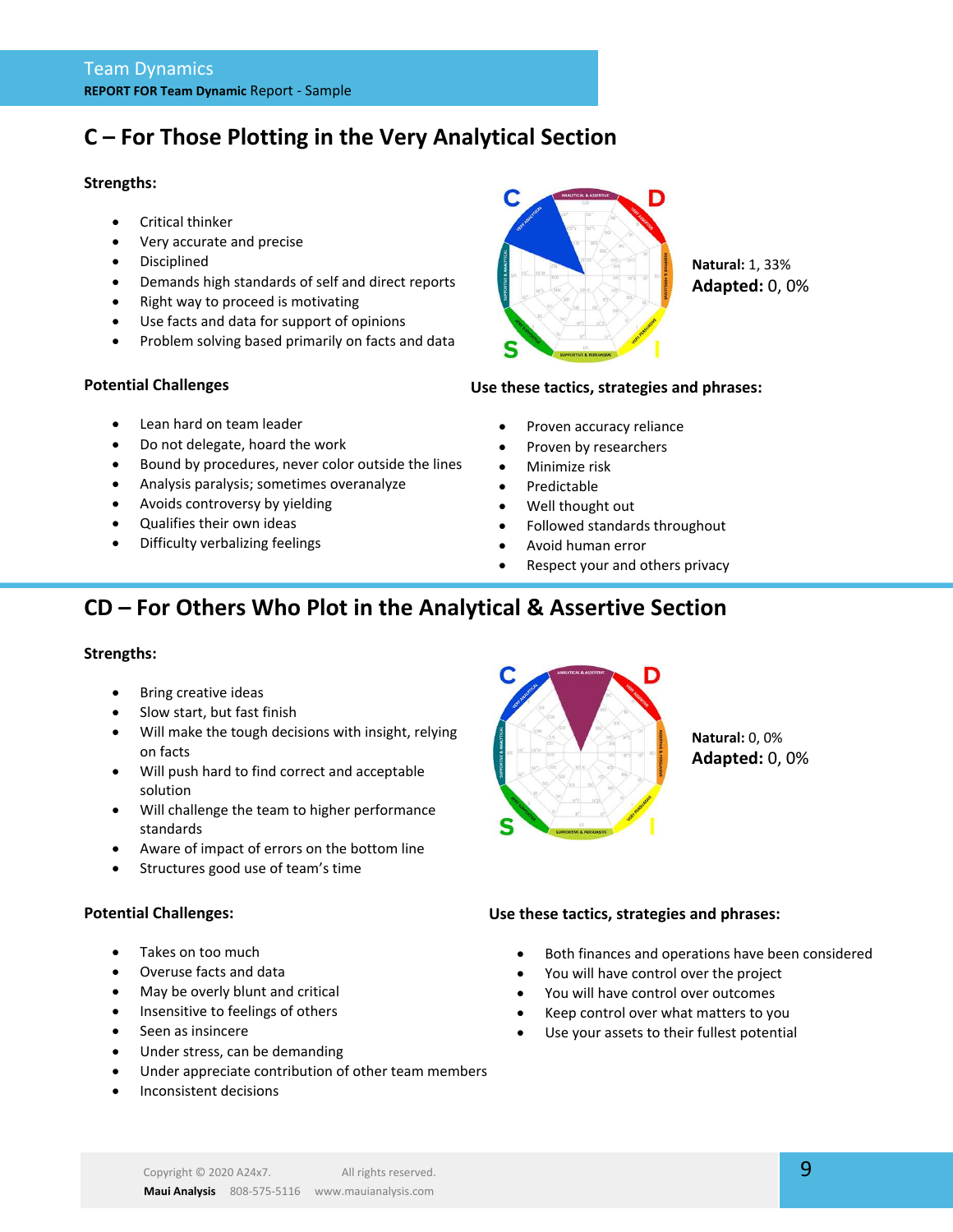### **Blending Team Styles Find YOUR style. How does it blend with the boss and the rest of the team?**

| n<br>(Very Assertive)      | S, SI, SC<br>(Supportive, Supportive<br>Persuasive/Analytical) |
|----------------------------|----------------------------------------------------------------|
| <b>Fast Paced</b>          | Slow Paced                                                     |
| $\bullet$                  | $\bullet$                                                      |
| Extroverted                | Introverted                                                    |
| $\bullet$                  | $\bullet$                                                      |
| Impatient                  | Patient                                                        |
| $\bullet$                  | $\bullet$                                                      |
| <b>Engages in Conflict</b> | Avoids Conflict                                                |
| $\bullet$                  | $\bullet$                                                      |
| Responds with Anger        | Non-expressive                                                 |
| $\bullet$                  | $\bullet$                                                      |
| <b>High Urgency</b>        | Low Urgency                                                    |
| $\bullet$                  | $\bullet$                                                      |
| <b>Takes Risks</b>         | <b>Risk Averse</b>                                             |



#### **Tips for this blend**

- D should work to build a trusting relationship with S
- D needs to be mindful of listening skills; invite the S to share
- S should not take all criticism or conflict personally, and recognize conflict may be productive
- S may need to increase the pace and urgency and try to remain focused on the result to support the D

| (Very Persuasive)                | C, CD, CS<br>(Analytical, Analytical<br><b>Assertive/Supportive</b> |
|----------------------------------|---------------------------------------------------------------------|
| Optimistic<br>$\bullet$          | Pessimistic (or Realistic)                                          |
| Extroverted<br>$\bullet$         | Introverted<br>$\bullet$                                            |
| <b>Feelings</b><br>$\bullet$     | <b>Facts</b>                                                        |
| People Focus<br>$\bullet$        | <b>Task Focus</b>                                                   |
| Needs relevant data<br>$\bullet$ | Needs lots of data                                                  |
| Takes Risks                      | Risk Averse                                                         |



#### **Tips for this blend**

- I will need to slow down and monitor emotional expression
- I should reduce gesturing and be aware of personal space of C
- C will need to increase pace and be more engaging
- C and I have both pace and priority differences (slow/fast, task/people)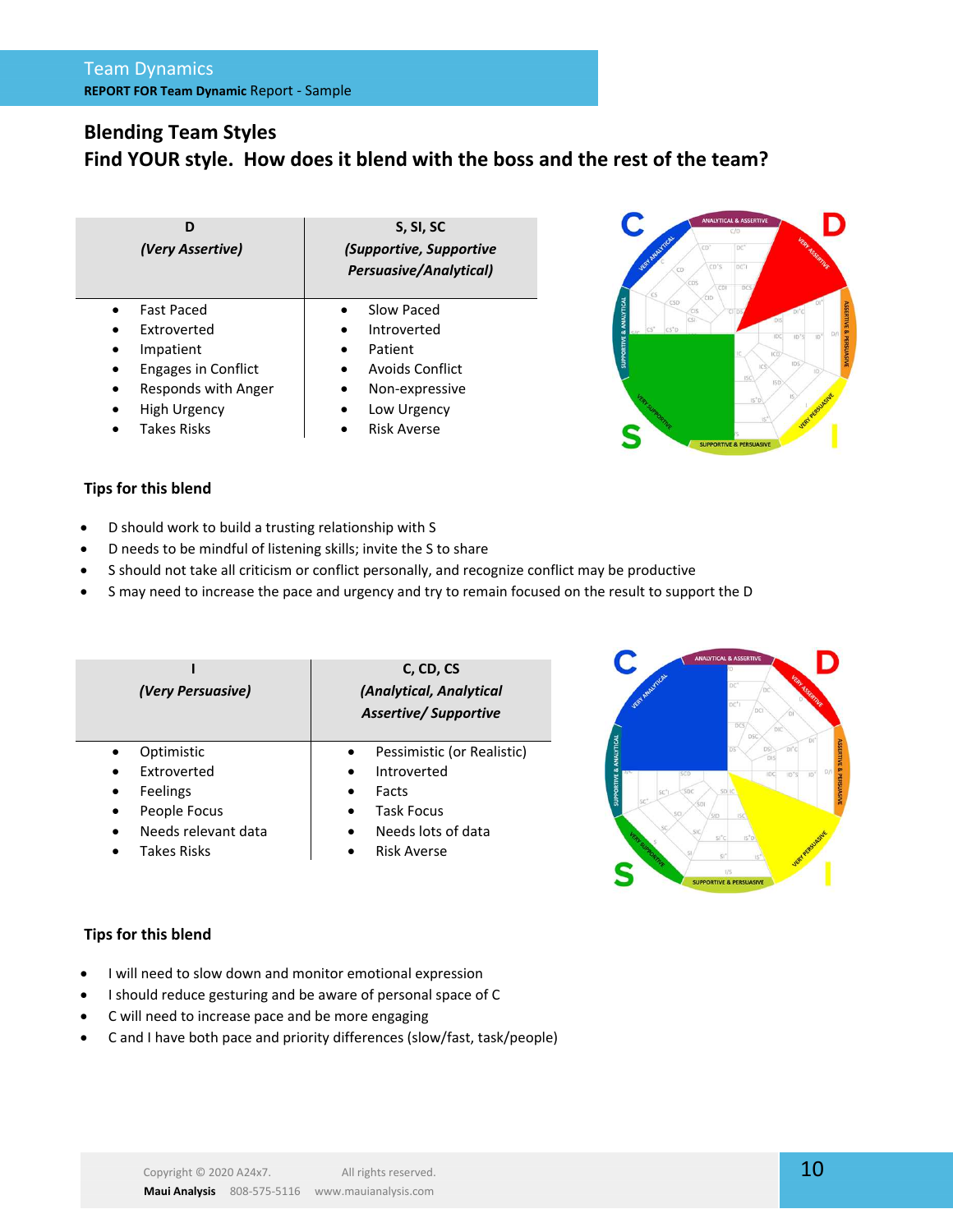#### Team Dynamics **REPORT FOR Team Dynamic** Report - Sample

| S<br>(Very Supportive)        | D, DC, DI<br>(Assertive, Assertive<br><b>Analytical/Persuasive)</b> |
|-------------------------------|---------------------------------------------------------------------|
| <b>Careful with Decisions</b> | <b>Rapid Decisions</b>                                              |
| $\bullet$                     | $\bullet$                                                           |
| Slow Paced                    | <b>Fast Paced</b>                                                   |
| $\bullet$                     | $\bullet$                                                           |
| Indirect                      | Direct                                                              |
| $\bullet$                     | $\bullet$                                                           |
| People Focus                  | <b>Task Focus</b>                                                   |
| $\bullet$                     | $\bullet$                                                           |
| Non-expressive                | Responds in Anger                                                   |
| $\bullet$                     | $\bullet$                                                           |
| Patient                       | Impatient                                                           |
| $\bullet$                     | $\bullet$                                                           |
| Low Urgency                   | <b>High Urgency</b>                                                 |



#### **Tips for this blend**

- S will need to speak up when not in agreement; they will prefer to go along to keep peace
- S should ask questions to better understand the expectations and agenda of the D
- D will need to slow down and remember to build trust before proceeding
- D should allow time for engaging and interacting with S before focusing on the tasks too heavily

| (Very Analytical)       | I, ID, IS<br>(Persuasive, Persuasive<br>Assertive/Supportive) |
|-------------------------|---------------------------------------------------------------|
| Pessimistic (Realistic) | Optimistic                                                    |
| $\bullet$               | <b>Rapid Decisions</b>                                        |
| Careful with Decisions  | ٠                                                             |
| $\bullet$               | <b>Fxtrovert</b>                                              |
| Introvert               | $\bullet$                                                     |
| $\bullet$               | <b>Fast Paced</b>                                             |
| Slow Paced              | $\bullet$                                                     |
| $\bullet$               | <b>Takes Risks</b>                                            |
| <b>Risk Averse</b>      | $\bullet$                                                     |
| $\bullet$               | People Focused                                                |
| <b>Task Focused</b>     | $\bullet$                                                     |



#### **Tips for this blend**

- C should use questions to guide the conversation to a desired conclusion
- C will need to engage more quickly and with increased energy
- I will need to control emotion and gestures, and limit physical contact
- I should allow more time for processing and response, trying not to lose interest or get distracted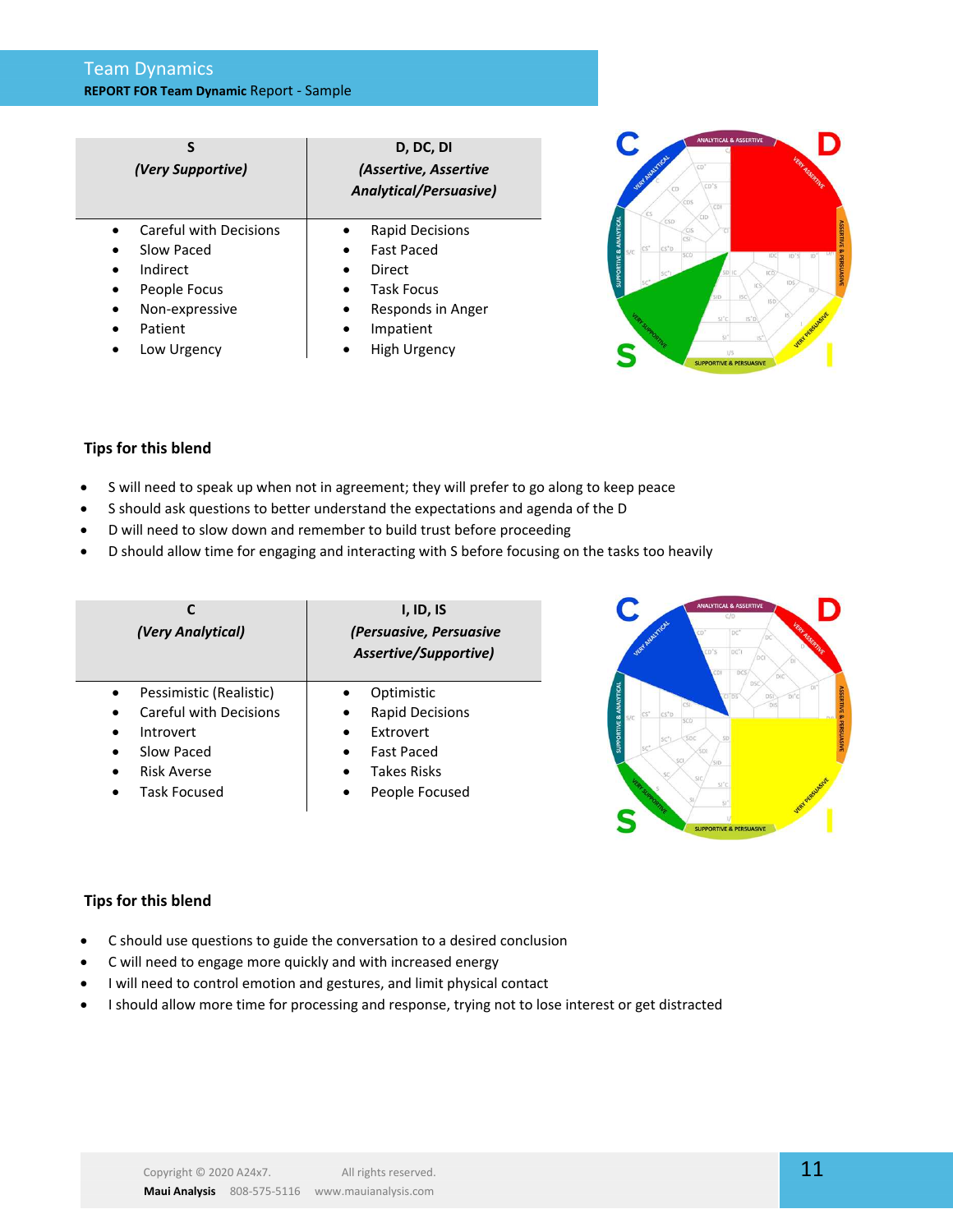#### Team Dynamics **REPORT FOR Team Dynamic** Report - Sample

| DI                                                                                                                                                                        | <b>SC</b>                                                                                            |
|---------------------------------------------------------------------------------------------------------------------------------------------------------------------------|------------------------------------------------------------------------------------------------------|
| (Assertive and Persuasive)                                                                                                                                                | (Supportive and Analytical)                                                                          |
| <b>Embraces Change</b><br><b>Engages in Conflict</b><br>$\bullet$<br><b>Fxtrovert</b><br>٠<br>Animated<br>$\bullet$<br>Action oriented<br>$\bullet$<br><b>Takes Risks</b> | Avoids Hurried Change<br>Avoids Conflict<br>Introvert<br>Reserved<br>Thought oriented<br>Risk Averse |



#### **Tips for this blend**

- DI should clearly outline expectations and results/goals to SC, in writing if possible
- DI will need to try to provide clarity regarding steps and procedures, not just high-level concepts
- SC may become frustrated with lack of completion and closure; may need to ask for needed support from DI
- SC will need to express concerns and/or disagreements directly and briefly (yet thoroughly)

| CD                                                                                                                                | SI                                                                                            |
|-----------------------------------------------------------------------------------------------------------------------------------|-----------------------------------------------------------------------------------------------|
| (Analytical and Assertive)                                                                                                        | (Supportive and Persuasive)                                                                   |
| Direct<br>٠<br>Skeptical/Slow to Trust<br>$\bullet$<br>Task Focused<br>$\bullet$<br>Accomplishers<br>٠<br>Doing and Thinking<br>٠ | Indirect<br>Open and Trusting<br>٠<br>People Focused<br>$\bullet$<br>Relaters<br>Feeling<br>٠ |



#### **Tips for this blend**

- CD should try to be more considerate and respectful of others feelings and perspectives
- CD should be more open with acknowledgment of individuals and their efforts, less forceful and challenging
- SI should try to be less reserved/yielding and speak up with thought and concerns
- SI should remember that conflict and criticism is not personal; it can be productive and necessary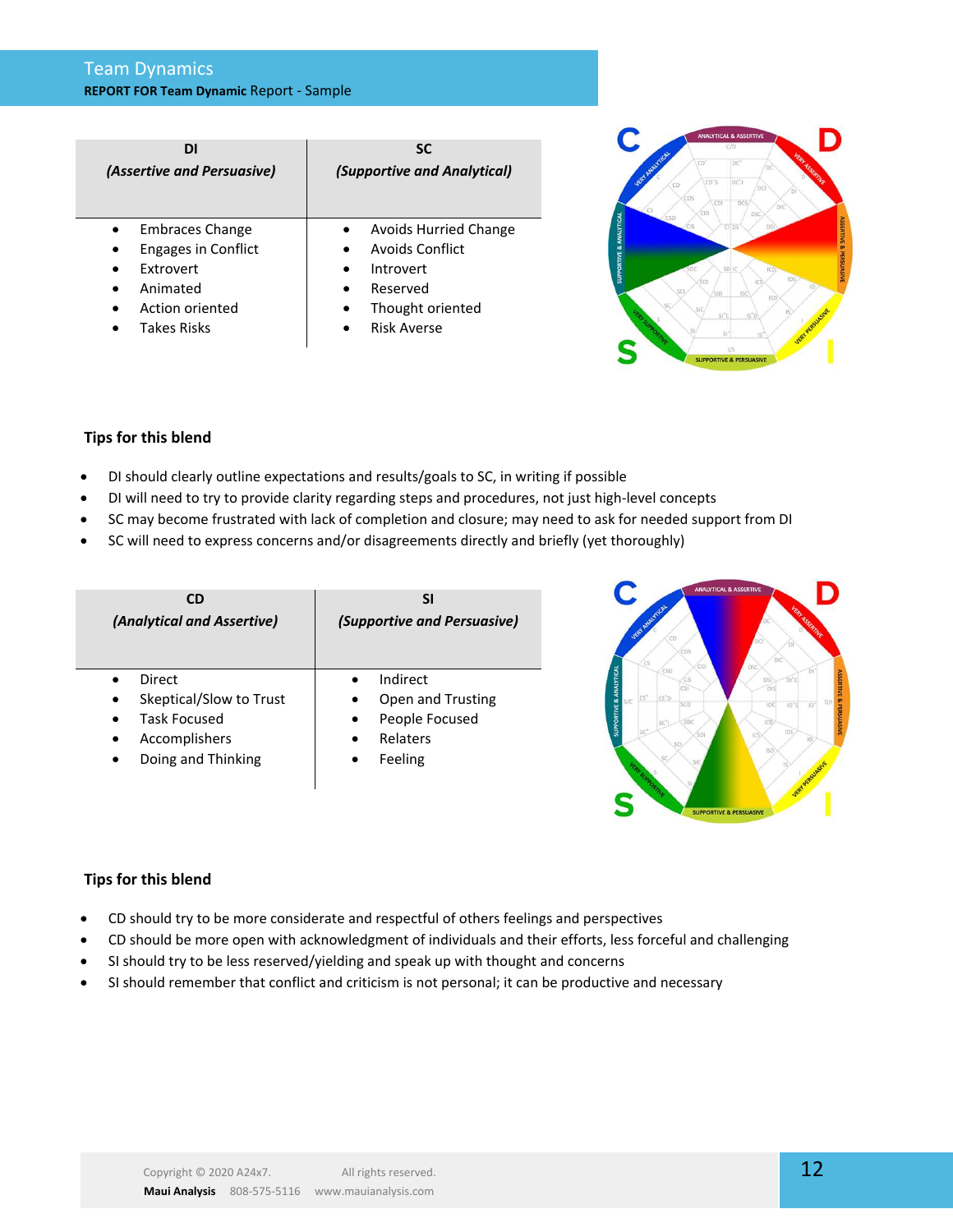# **Coaching the Team**

Coaching any team can be challenging, especially when you are dealing with a blend of styles and diverse backgrounds and values. For most groups, it is not "know-how" or "knows-why" that stops people from effectively working together and influences the ability to bounce-back from unplanned events and shortages of time and resources that stop them. It is the inability to identify, understand and leverage the group's strengths and work effectively with individual vulnerabilities.

### *The aim then is to maximize individual potential to best support the group and reach the expected results.*

Bringing everyone together to learn more about the members gives each person an intellectual understanding of why collaboration would be beneficial. If the group can see that collaboration is valuable and understand how to do work together as effectively as possible, the group can reach the best possible decisions and take action in a relevant time frame.

#### **Suggestions to create, build, grow and improve teamwork:**

- Review the team dynamics report for **similarities and differences** in behavioral styles.
- Consider the **natural and adapted strengths and challenges** for each team member, and the team as a **collective** group.
- Provide the opportunity for groups members to **engage with other group members** who are strong in the **areas they need to develop**. Rely on the **strengths and skills** of each team member to help the other members grow and develop.
- Evaluate **areas of opportunity** for the group to improve collaboration and interaction:
	- o Are all team member's **voices being heard** in meetings/planning sessions?
	- o Are all **perspectives embraced** as valuable insight by the team as a whole?
	- o Are there consistently team members who **don't speak up** and **don't weigh in**?
	- o Are all members **clear on expectations** and **understand their role** in the team?
	- o Are there any **standing conflicts, resentments** or **miscommunications** that need to be addressed and mediated?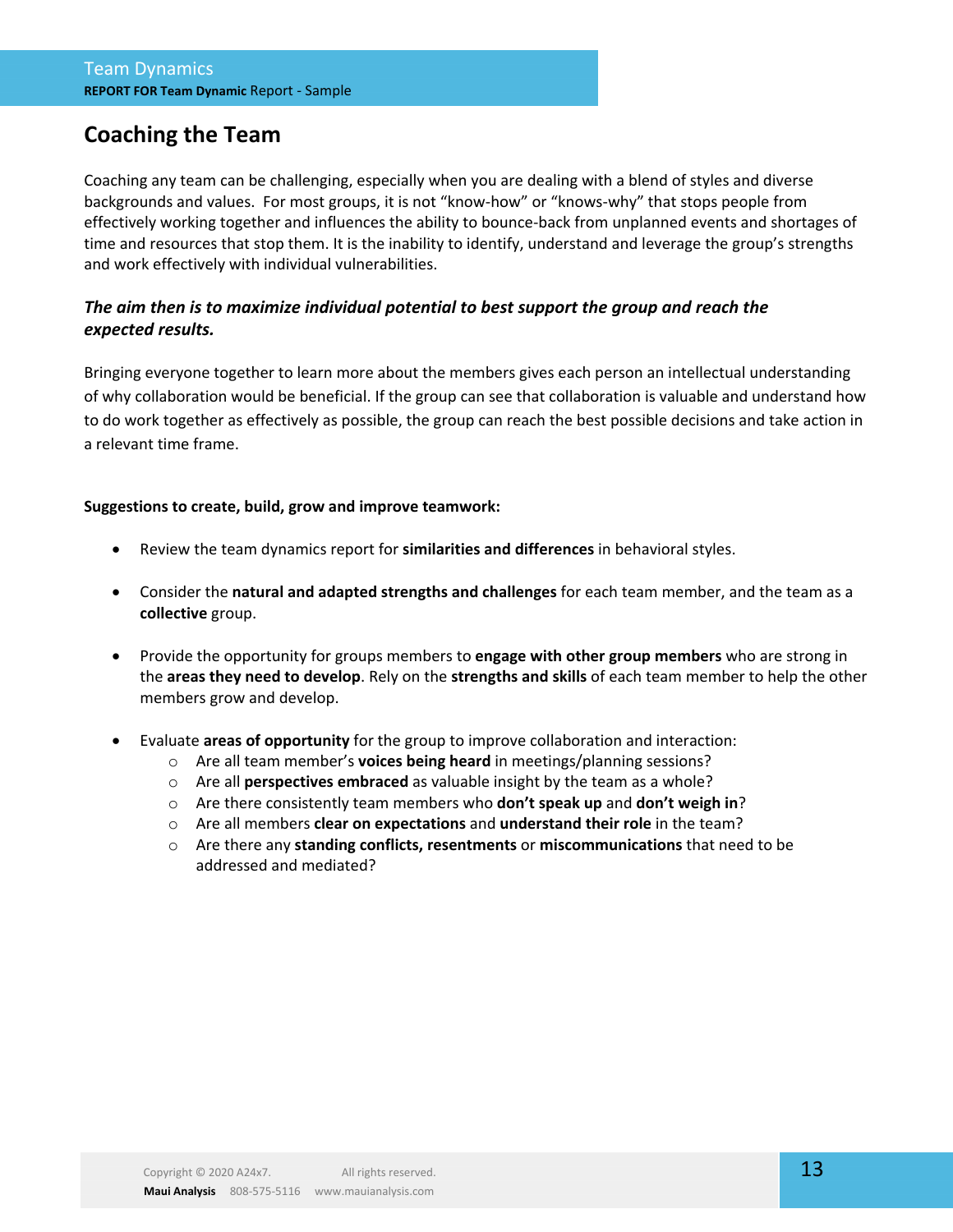# **Create a DISC POWER TEAM**

Wouldn't it be amazing to have a DISC POWER TEAM where all members brought their best strengths to the table, and each of our challenges could be supported by someone who was skilled in the areas we struggle?

Considering the strengths and workplace behaviors for each style, who would be an ideal DISC POWER TEAM Member?

|                                      | <b>DOMINANT STYLE</b>                      | <b>INFLUENCING</b><br><b>STYLE</b>       | <b>STEADY</b><br><b>STYLE</b>           | <b>CONSCIENTIOUS STYLE</b>               |
|--------------------------------------|--------------------------------------------|------------------------------------------|-----------------------------------------|------------------------------------------|
| <b>STRENGTHS</b>                     | Administration<br>Leadership<br>Pioneering | Persuading<br>Motivating<br>Entertaining | Listening<br>Teamwork<br>Follow-through | Planning<br>Systemizing<br>Orchestration |
| <b>WORKPLACE</b><br><b>BEHAVIORS</b> | Efficient<br>Busy<br>Structured            | Interacting<br>Busy<br>Personal          | Friendly<br>Functional<br>Personal      | Formal<br>Functional<br>Structured       |
| <b>TEAM MEMBER(S)</b>                |                                            |                                          |                                         |                                          |

For an upcoming project, consider how your DISC POWER TEAM could accomplish greatness!

- Assign responsibilities based on strengths
- Determine what opportunities or challenges exist or may come up
- Give each Team Member the opportunity to showcase their skills and experience
- Check in regularly and discuss as a team how it's going
- Provide feedback regarding roles, strengths, needs, and any additional support required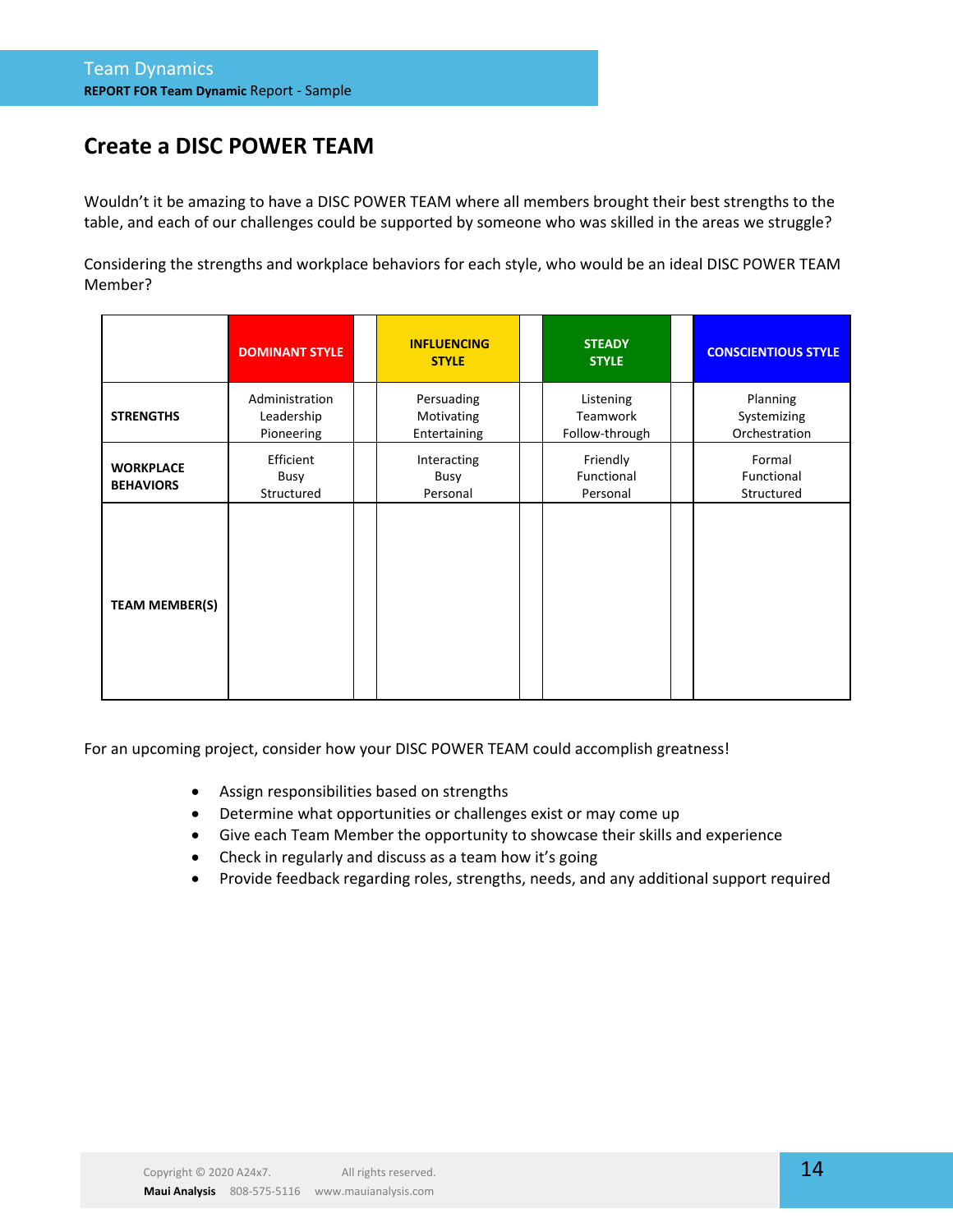# **Additional DISC Resources**

**The four behavioral styles measured by the DISC model are:**

# **Dominance**

**Dominance (D style) measures and identifies how assertively an individual prefers to deal with the PROBLEMS they encounter.** Someone with a "high D" will actively pursue and attack problems, while someone with a "low D" will be more reserved and conservative in tackling difficult, problematic and confrontational issues. **Individuals who plot in the upper right "D" Dominant quadrant of the BPV will typically exhibit a more assertive, direct, guarded and results oriented behavioral style.**

# **Influence**

**The Influence (I style) measures and identifies how an individual prefers to deal with the PEOPLE they encounter.** Someone with a "high I" will be outgoing, seek personal connections and enjoy frequent interactions with others while someone with a "low I" will be more introverted, more reserved and less inclined to initiate new personal connections and interactions with others. **Individuals whose integrated plot is in the lower right "I" Influence/Extroversion quadrant of the BPV will typically exhibit a more people oriented, direct but open behavioral style.**



# **Steadiness**

**The Steadiness (S style) measures and identifies how an individual prefers to deal with the ACTIVITY LEVEL or PACE of their daily agenda.** Someone with a "high S" will exhibit a great deal of patience and prefers a stable, focused and consistent workload preferring not to frequently shift gears and alter direction mid-stream. Someone with a "low S" exhibits strong urgency or low patience and prefers a fast-paced, rapid fire, multi-tasked agenda that offers active, change-oriented and spontaneous options. **Individuals whose integrated plot is in the lower left "S" Steadiness/Patient quadrant of the BPV will typically exhibit a more indirect but open, patient and team-focused behavioral style**.

# **Conscientious**

**The Conscientious (C style) measures and identifies how an individual prefers to deal with the RULES, attention to detail, accuracy and data.** Someone with a "high C" will insist on accuracy, reliable facts, precision and high standards. Someone with a "low C" will tend to question the rules, can be quite independent, opinionated and may favor emotional persuasion over logical data. **Individuals plotting in the upper left "C" Conscientious quadrant will typically exhibit a more indirect and guarded, data focused detailed and analytical behavioral style.**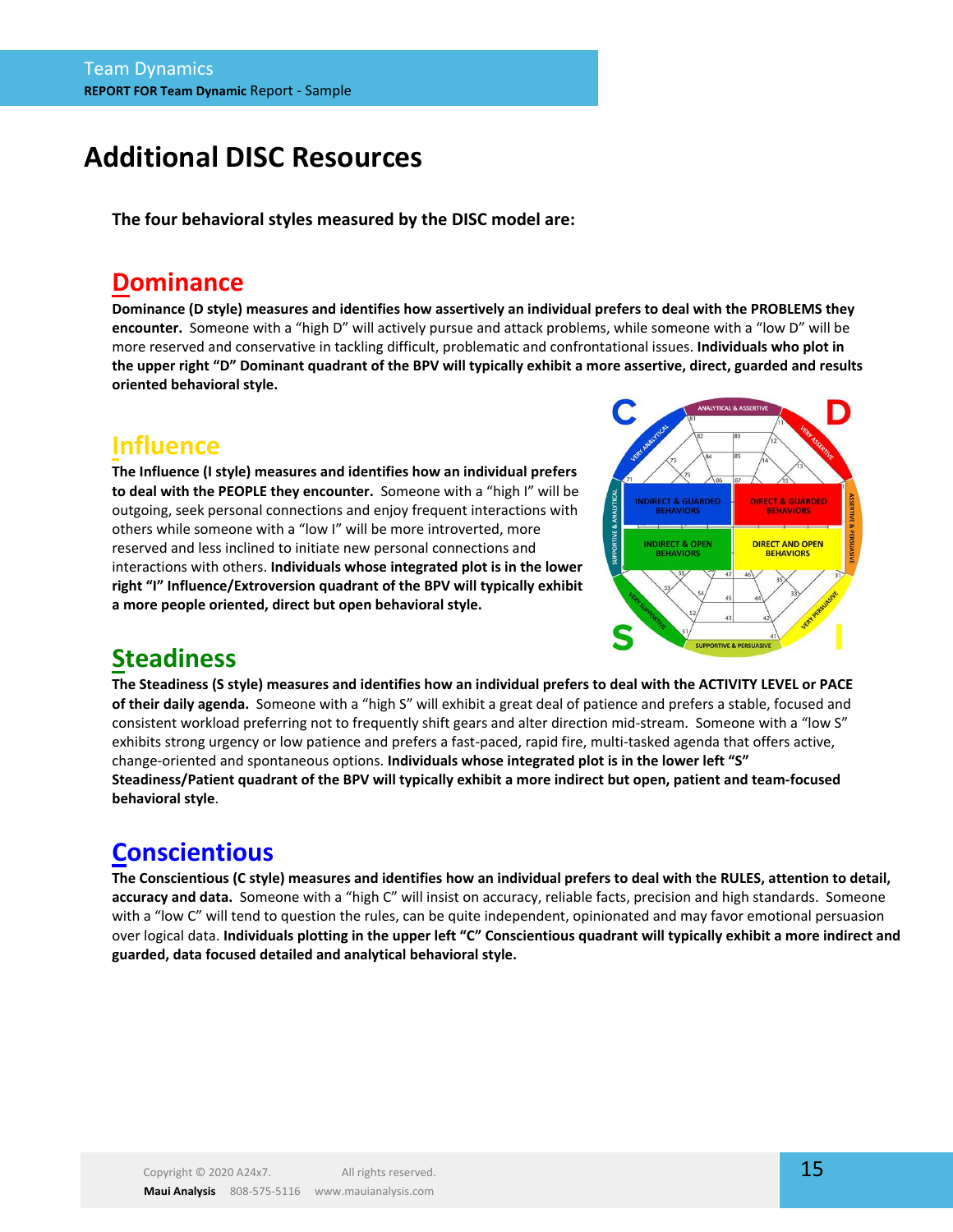## **Behavioral Pattern View**

The BPV has eight behavioral zones. Each zone identifies a different combination of behavioral traits. The peripheral descriptors describe how others typically see individuals with your style. Plots on the outer edges of the BPV identify that one factor (DISC) of your style will dominate the other three. As you move towards the center of the BPV two and eventually three traits combine to moderate the intensity of your style descriptors within a specific behavioral zone. +The plus sign indicates that the preceding style score is higher, moving you closer to that style zone (i.e. CD+S: The D score is stronger than in CDS so it plots closer to the D behavioral zone).

### **THE SCORING LEGEND**

- **D = Dominance:** How you deal with Problems
- **I = Influence/Extroversion:** How you deal with Other People
- **S = Steadiness/Patience:** How you deal with your Activity Level

**C = Conscientious/Compliance/Structure:** How you deal with the "Organization's Rules" as well as the focus on details, accuracy and precision

**Efficient, Analytical, Organized, Factual,** 



**Team Player, Creates Good Will & provides Good Customer Service.**

Copyright © 2020 A24x7. All rights reserved. **Maui Analysis** 808-575-5116 www.mauianalysis.com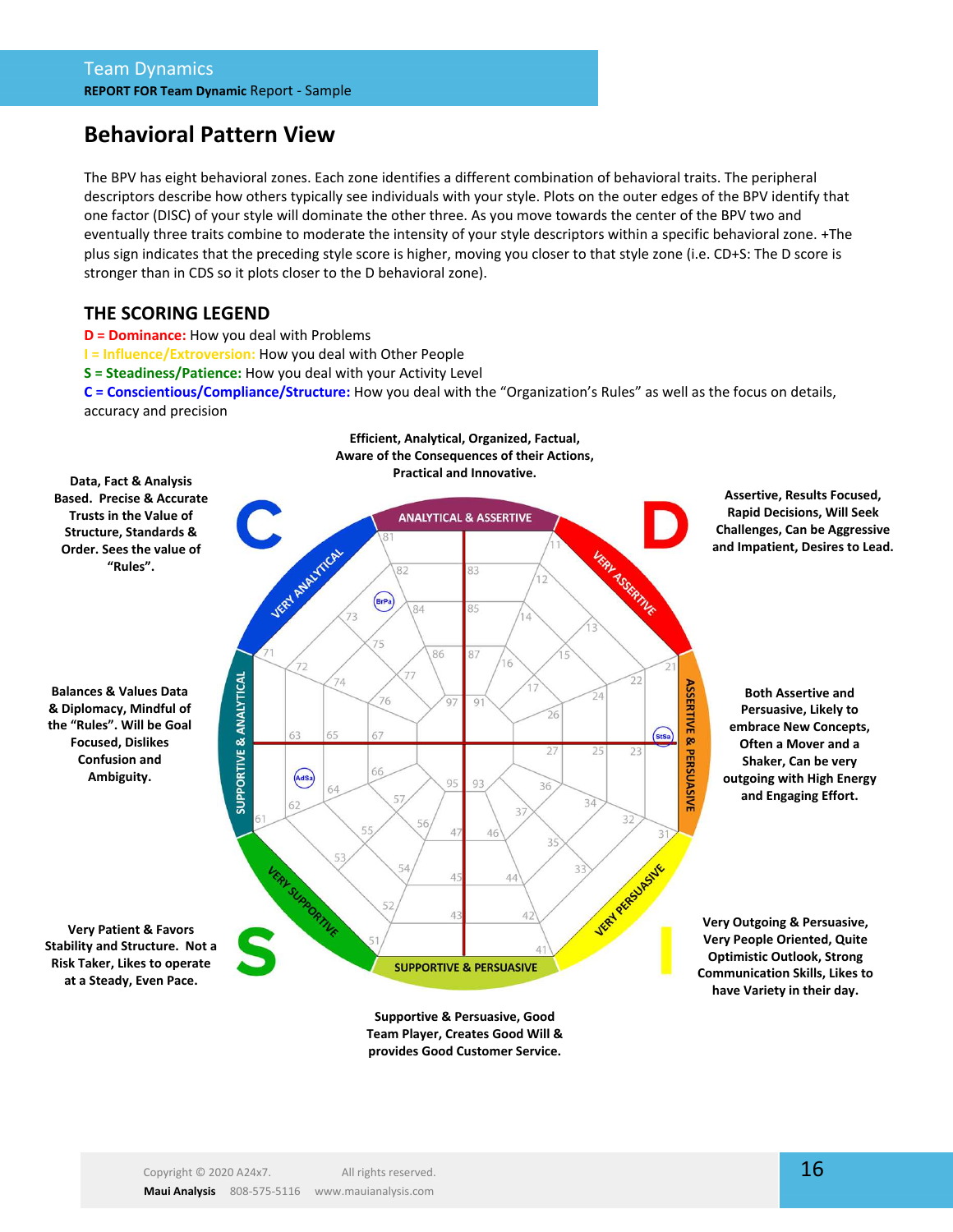# **Tension Among the Styles**

#### **PACE AND PRIORITY represent two of the main sources of tension between the styles.**

- D&C and I&S have different *PACES*: D and I are faster-paced, and S and C are slower-paced.
- D&I and S&C have different *PRIORITIES*: D and C are task-oriented, and I and S are people-oriented.
- D&S and I&C have *BOTH PACE AND PRIORITY DIFFERENCES*.

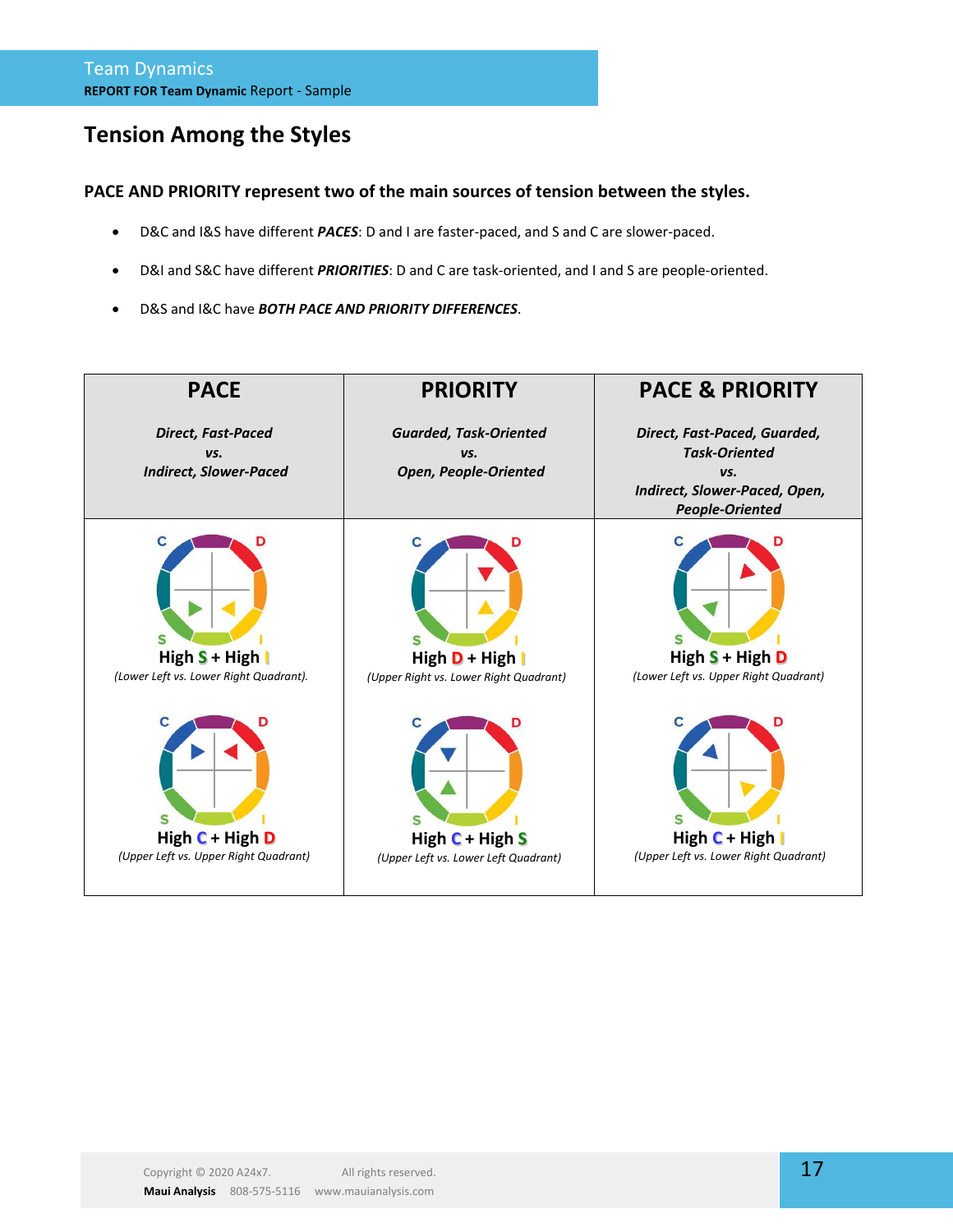### **Communicating with the DOMINANT Style**

| <b>D CHARACTERISTICS:</b>             | <b>SO YOU SHOULD</b>                                                                                                         |
|---------------------------------------|------------------------------------------------------------------------------------------------------------------------------|
| Concerned with being #1               | Show them how to win, new opportunities                                                                                      |
| Think logically                       | Display reasoning                                                                                                            |
| Want facts and highlights             | Provide concise data                                                                                                         |
| Strive for results                    | Agree on goal and boundaries, then support or get out of the way                                                             |
| Like personal choices                 | Allow them to "do their thing," within limits                                                                                |
| Like changes                          | Vary routine                                                                                                                 |
| Prefer to delegate                    | Offer to assist with workload, let them decide "how"                                                                         |
| Want others to notice accomplishments | Compliment them on what they've done                                                                                         |
| Need to be in charge                  | Let them take the lead, when appropriate, but give them                                                                      |
|                                       | parameters                                                                                                                   |
| Tendency towards conflict             | If necessary, argue with conviction on points of disagreement,<br>backed up with facts; don't argue on a "personality" basis |

# **Communicating with the INFLUENCING Style**

| I CHARACTERISTICS:                      | <b>SO YOU SHOULD</b>                                           |
|-----------------------------------------|----------------------------------------------------------------|
| Concerned with approval and appearances | Show them that you admire and like them                        |
| Seek enthusiastic people and situations | Behave optimistically and provide upbeat setting               |
| Think emotionally                       | Support their feelings when possible                           |
| Want to know the general expectations   | Avoid involved details, focus on the "big picture"             |
| Need involvement and people contact     | Interact and participate with them                             |
| Like changes and innovations            | Vary the routine; avoid requiring long-term repetition by them |
| Want others to notice them              | Compliment them personally and often                           |
| Often need help getting organized       | Do it together                                                 |
| Look for action and stimulation         | Keep up a fast, lively pace                                    |
| Surround themselves with optimism       | Support their ideas and don't poke holes in their dreams; show |
|                                         | them your positive side                                        |
| Want feedback that they "look good"     | Mention their accomplishments, progress and your other genuine |
|                                         | appreciation                                                   |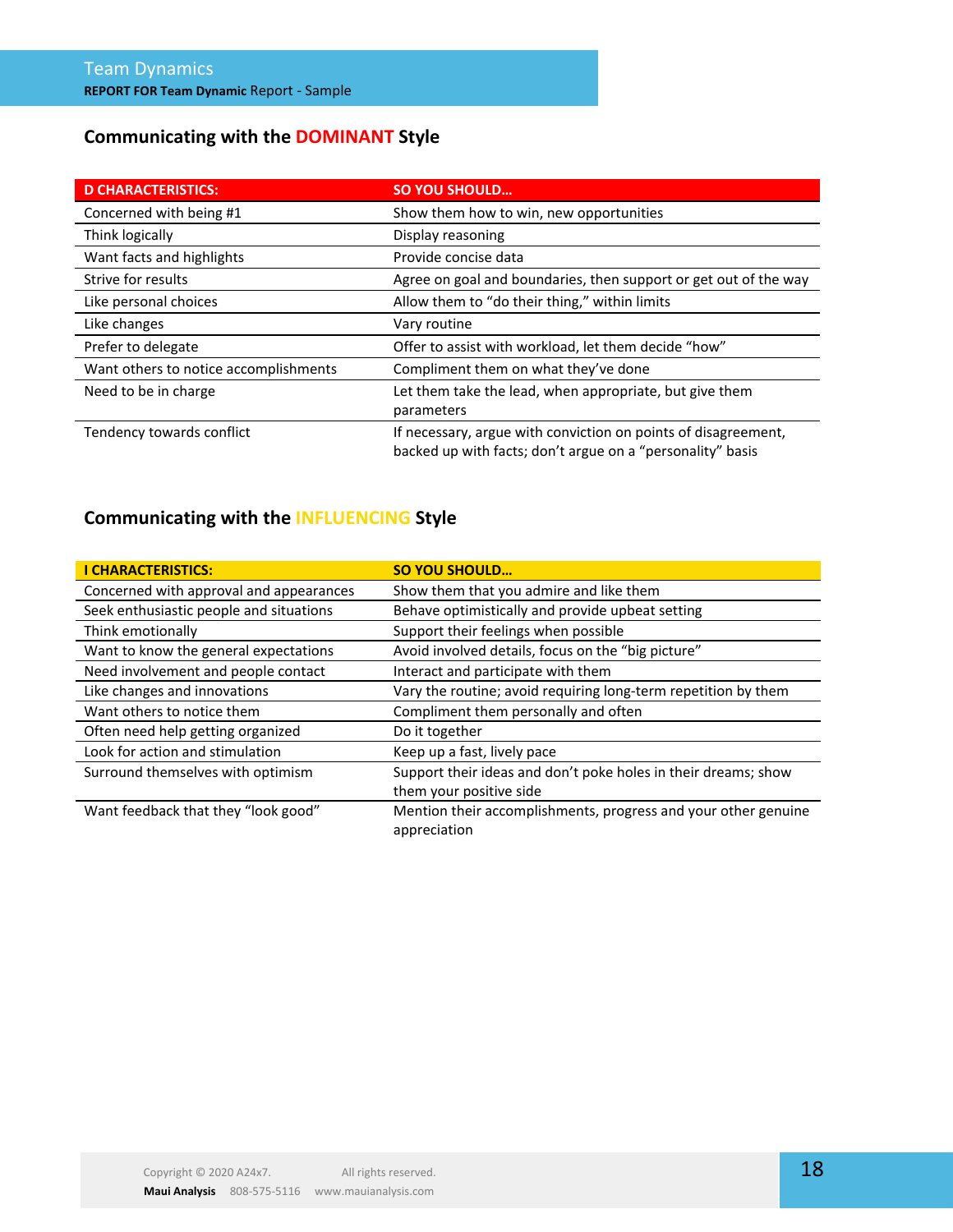## **Communicating with the STEADY Style**

| <b>S CHARACTERISTICS:</b>           | SO YOU SHOULD                                                   |
|-------------------------------------|-----------------------------------------------------------------|
| Concerned with stability            | Show how your idea minimizes risk                               |
| Think logically                     | Show reasoning                                                  |
| Want documentation and facts        | Provide data and proof                                          |
| Like personal involvement           | Demonstrate your interest in them                               |
| Need to know step-by-step sequence  | Provide outline and/or one-two-three instructions as you        |
|                                     | personally "walk them through"                                  |
| Want others to notice their patient | Compliment them for their steady follow-through                 |
| perseverance                        |                                                                 |
| Avoid risks and changes             | Give them personal assurances, allow time to prepare for change |
| Dislike conflict                    | Act non-aggressively, focus on common interest or needed        |
|                                     | support                                                         |
| Accommodate others                  | Allow them to provide service or support for others             |
| Values calm and peace               | Provide a relaxing, friendly atmosphere                         |
| Enjoy teamwork                      | Provide them with a cooperative group                           |
| Want sincere feedback that they're  | Acknowledge their easygoing manner and helpful efforts, when    |
| appreciated                         | appropriate                                                     |

### **Communicating with the CONSCIENTIOUS Style**

| <b>C CHARACTERISTICS:</b>            | <b>SO YOU SHOULD</b>                                           |
|--------------------------------------|----------------------------------------------------------------|
| Dislikes aggressive approaches       | Approach them in an indirect, nonthreatening way               |
| Think logically                      | Show your reasoning                                            |
| Seek data                            | Give data to them in writing                                   |
| Need to know the process             | Provide explanations and rationale                             |
| Utilize caution                      | Allow them to think, inquire and check before they make        |
|                                      | decisions                                                      |
| Prefer to do things themselves       | When delegating, let them check procedures, and other progress |
|                                      | and performance before they make decisions                     |
| Want others to notice their accuracy | Compliment them on their thoroughness and correctness when     |
|                                      | appropriate                                                    |
| Gravitate toward quality control     | Let them assess and be involved in the process when possible   |
| Avoid conflict                       | Tactfully ask for clarification and assistance you may need    |
| Need to be right                     | Allow them time to find the best or "correct" answer, within   |
|                                      | available limits                                               |
| Like to contemplate                  | Tell them "why" and "how", allow them time to think before     |
|                                      | responding                                                     |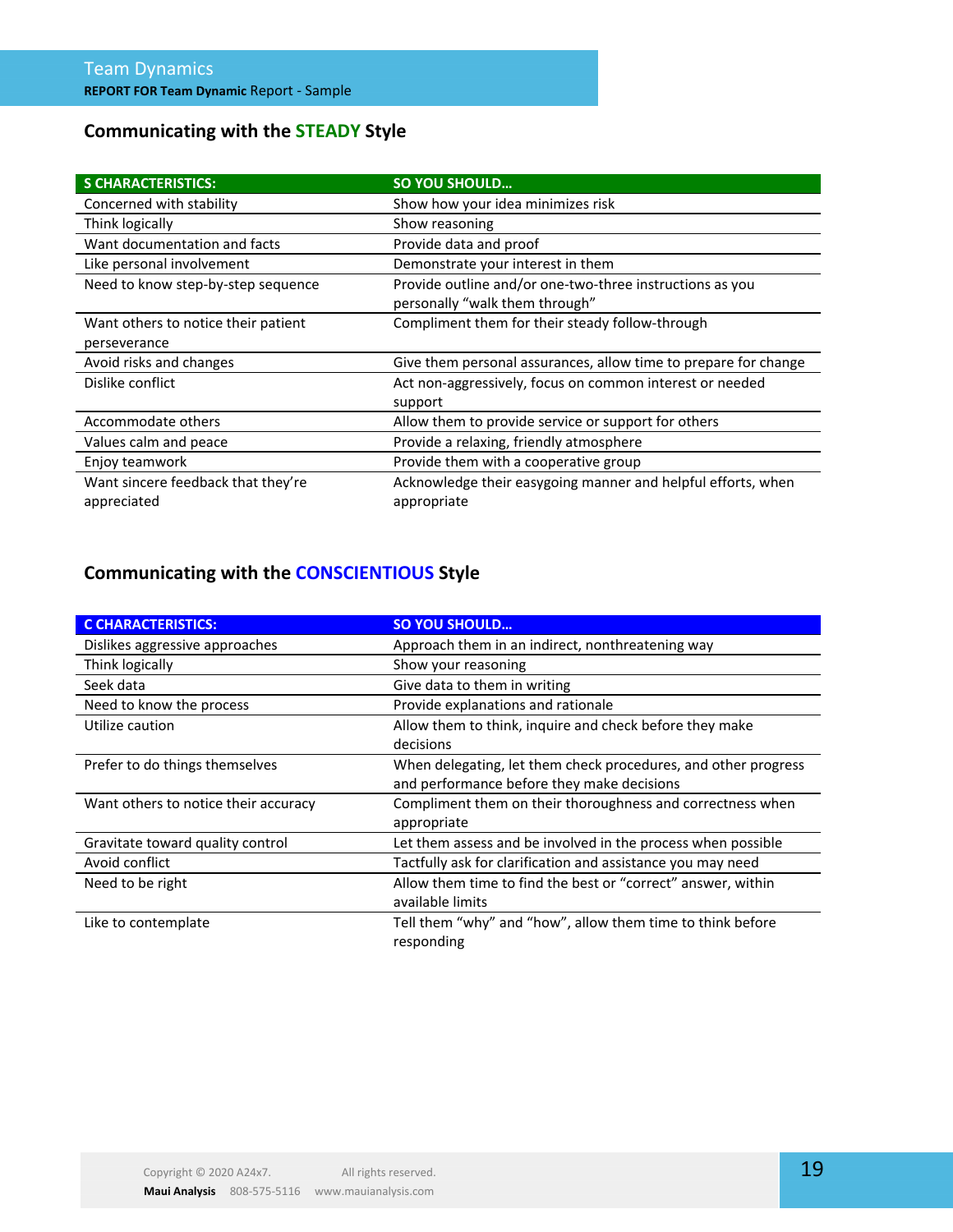### **Adapting in Different Situations: AT WORK**

### **DOMINANT STYLE**

#### **HELP THEM TO:**

- More realistically gauge risks
- Exercise more caution and deliberation before making decisions
- Follow pertinent rules, regulations, and expectations
- Recognize and solicit others' contributions
- Tell others the reasons for decisions
- Cultivate more attention/responsiveness to emotions

#### **INFLUENCING STYLE**

#### **HELP THEM TO:**

- Prioritize and organize
- See tasks through to completion
- View people and tasks more objectively
- Avoid overuse of giving and taking advice
- Write things down

### **STEADY STYLE**

#### **HELP THEM TO:**

- Utilize shortcuts and discard unnecessary steps
- Track their growth
- Avoid doing things the same way
- Realize there is more than one approach to tasks
- **Become more open to some risks and changes**
- Feel sincerely appreciated
- Speak up and voice their thoughts and feelings

#### **CONSCIENTIOUS STYLE**

#### **HELP THEM TO:**

- Share their knowledge and expertise with others
- Stand up for themselves with the people they prefer to avoid
- Shoot for realistic deadlines and parameters
- View people and tasks less seriously and critically
- Balance their lives with both interaction and tasks
- Keep on course with tasks, less checking
- Maintain high expectations for high priority items, not everything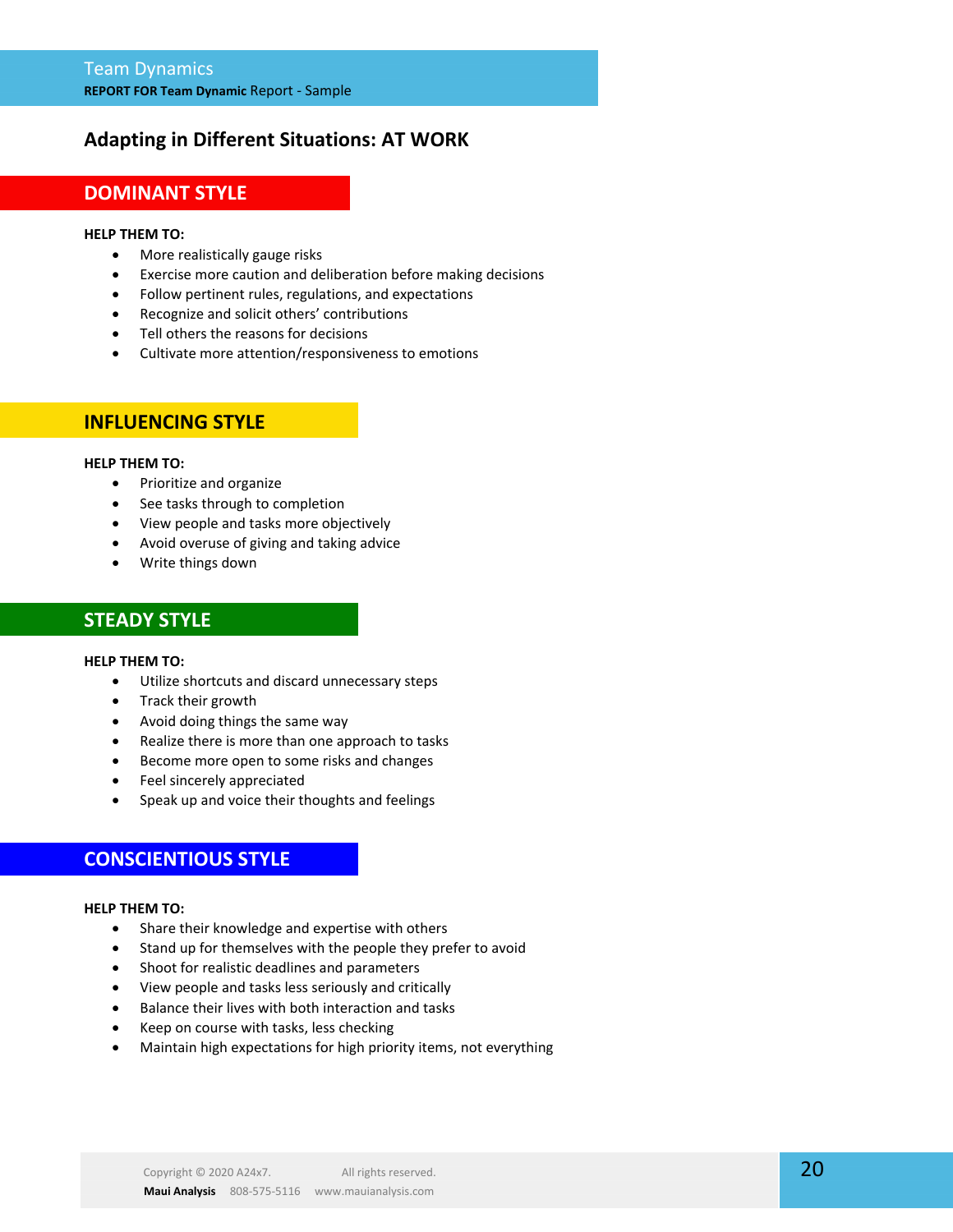### **Adapting in Different Situations: IN SALES AND SERVICE**

### **DOMINANT STYLE**

- Plan to be prepared, organized, fast-paced, and always to the point
- Meet them in a professional and businesslike manner
- Learn and study their goals and objectives what they want to accomplish, how they currently are motivated to do things, and what they would like to change
- Suggest solutions with clearly defined and agreed upon consequences as well as rewards that relate specifically to their goals
- Get to the point
- Provide options and let them make the decision, when possible

### **INFLUENCING STYLE**

- Take the initiative by introducing yourself in a friendly and informal manner and be open to new topics that seem to interest them
- Support their dreams and goals
- Illustrate your ideas with stories and emotional descriptions that they can relate to their goals or interests
- Clearly summarize details and direct these toward mutually agreeable objectives and action steps
- Provide incentives to encourage quicker decisions
- Give them testimonials

### **STEADY STYLE**

- Get to know them more personally and approach them in a non-threatening, pleasant, and friendly, but professional way
- Develop trust, friendship, and credibility at a relatively slow pace
- Ask them to identify their own emotional needs as well as their task or business expectations
- Get them involved by focusing on the human element… that is, how something affects them and their relationships with others
- Avoid rushing them and give them personal, concrete assurances, when appropriate
- Communicate with them in a consistent manner on a regular basis

### **CONSCIENTIOUS STYLE**

- Prepare so that you can answer as many of their questions as soon as possible
- Greet them cordially, but proceed quickly to the task; don't start with personal or social talk
- Hone your skills in practicality and logic
- Ask questions that reveal a clear direction and that fit into the overall scheme of things
- Document how and why something applies
- Give them time to think; avoid pushing them into a hasty decision
- Tell them both the pros and cons and the complete story
- Follow through and deliver what you promise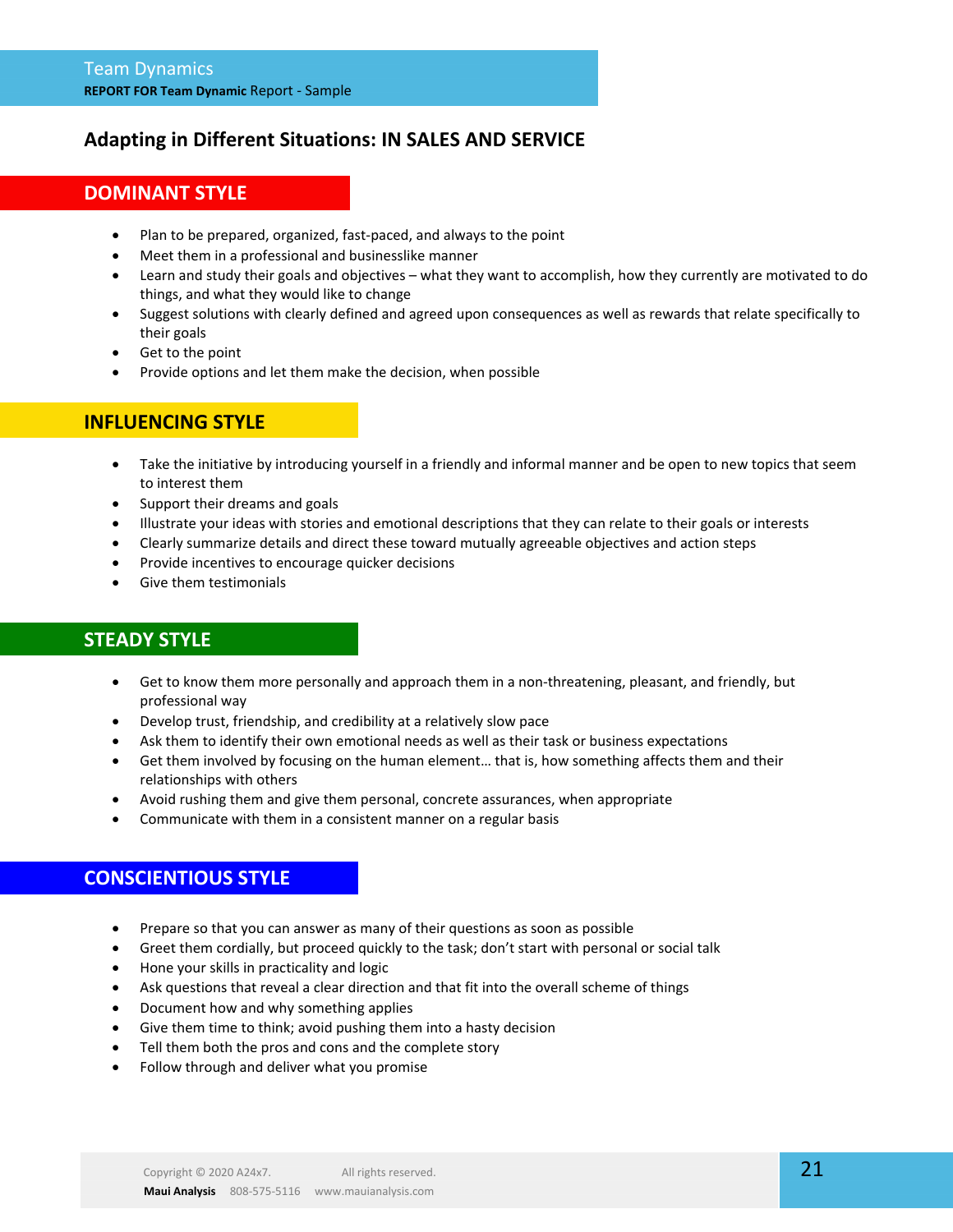### **Adapting in Different Situations: IN SOCIAL SETTINGS**

### **DOMINANT STYLE**

- Let them know that you don't intend to waste their time
- Convey openness and acceptance of them
- Listen to their suggestions
- Summarize their achievements and accomplishments
- Give them your time and undivided attention
- Appreciate and acknowledge them when possible

### **INFLUENCING STYLE**

- Focus on a positive, upbeat, warm approach
- Listen to their personal feelings and experiences
- Respond openly and congenially
- Avoid negative or messy problem discussions
- Make suggestions that allow them to look good
- Don't require much follow-up, detail or long-term commitments
- Give them your attention, time and presence

### **STEADY STYLE**

- Focus on a slower-paced, steady approach
- Avoid arguments and conflict
- Respond sensitively and sensibly
- Privately acknowledge them with specific, believable compliments
- Allow them to follow through on concrete tasks
- Show them step-by-step procedures
- Behave pleasantly and optimistically
- Give them stability and minimum of change

### **CONSCIENTIOUS STYLE**

- Use a logical approach
- Listen to their concerns, reasoning, and suggestions
- Respond formally and politely
- Negative discussions are OK, so long as they aren't personally directed
- Privately acknowledge them about their thinking
- Focus on how pleased you are with their procedures
- Solicit their insights and suggestions
- Show them by what you do, not what you say